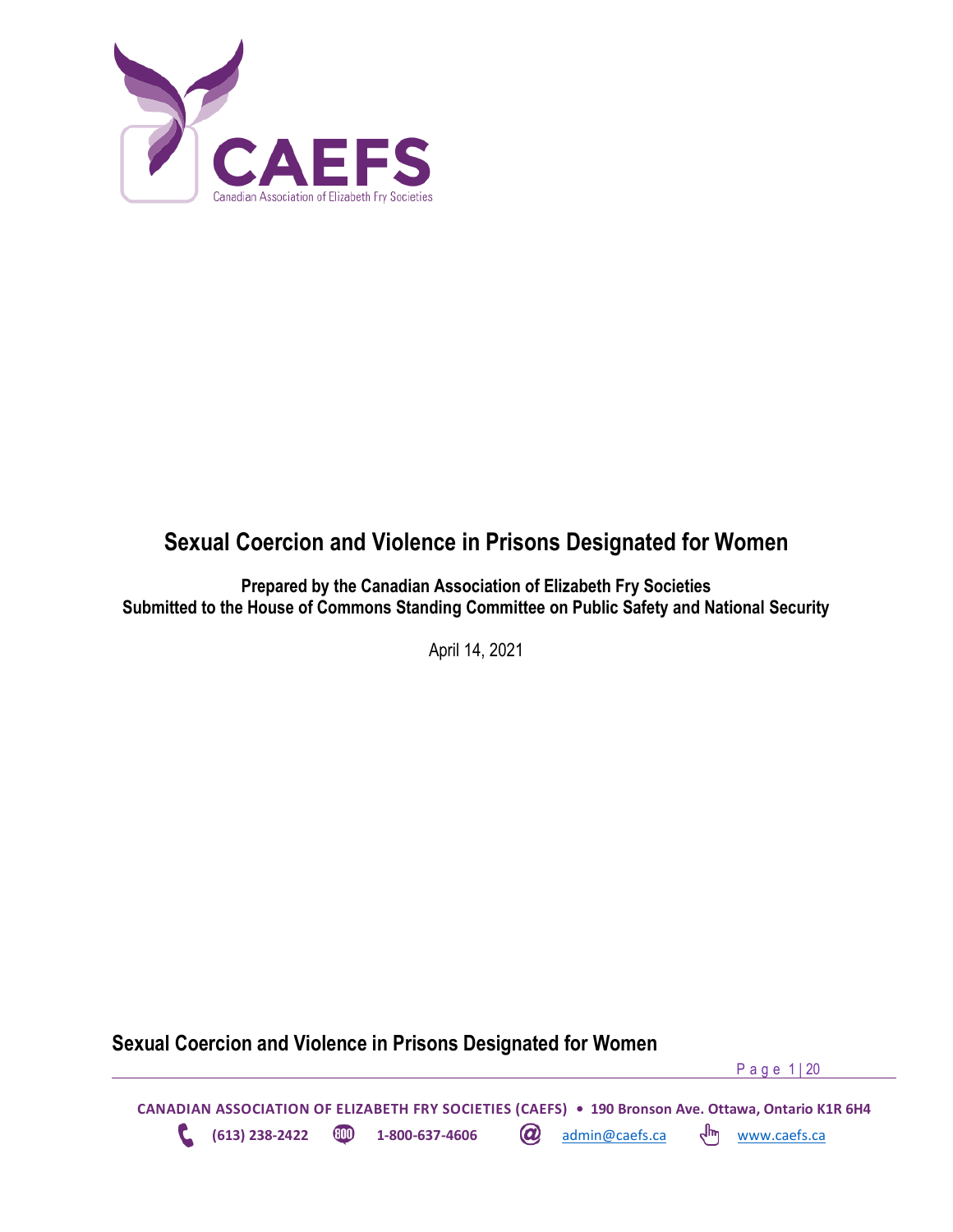

### **Prepared by the Canadian Association of Elizabeth Fry Societies**

# **TABLE OF CONTENTS**

| United Nations Standard Minimum Rules for the Treatment of Prisoners (the Nelson Mandela Rules) -        |  |
|----------------------------------------------------------------------------------------------------------|--|
| United Nations Rules for the Treatment of Women Prisoners and Non-Custodial Measures for Women Offenders |  |

P a g e 2 | 20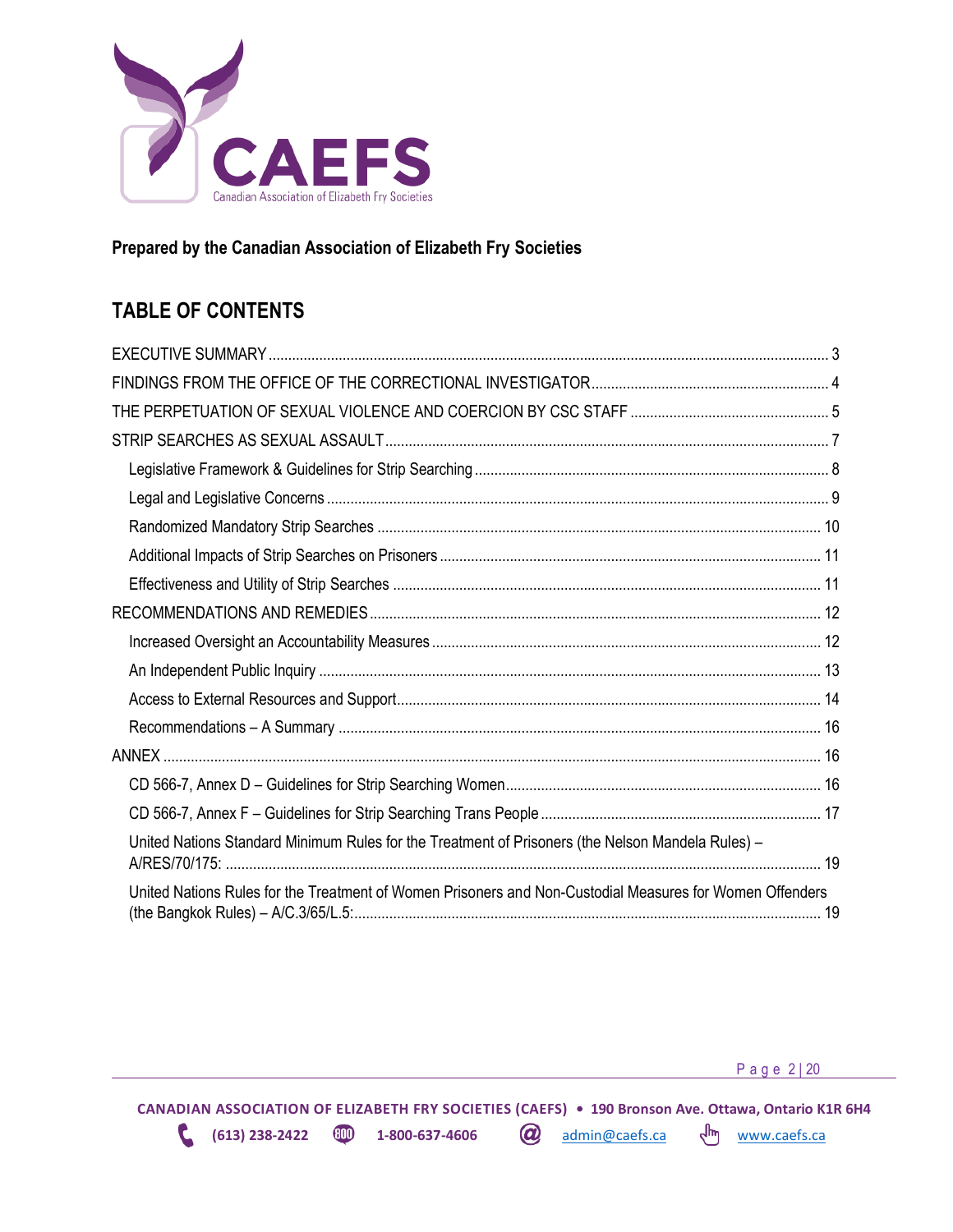

# <span id="page-2-0"></span>EXECUTIVE SUMMARY

The Canadian Association of Elizabeth Fry Societies (CAEFS) is a national non-profit that monitors the conditions of confinement in federal prisons designated for women, and advocates for the people incarcerated there.

Building on the Office of the Correctional Investigators national investigation "*A Culture of Silence:* National Investigation into Sexual Coercion and Violence in Federal Corrections", CAEFS puts forward findings on the prevalence of sexual coercion and violence in Canadian federal prisons designated for women.

Specifically, CAEFS affirms the OCI's findings that women; individuals who identify as, or are perceived to be, lesbian, gay, bisexual or transgender; and people with histories of trauma and mental illness are most frequently the target of sexual coercion and violence.<sup>1</sup>

CAEFS also identifies a critically under examined aspect of sexual violence and coercion in prisons: the violence perpetuated by Correctional Service of Canada (CSC) staff. Given the inherent power imbalances in a prison, these incidents of sexual coercion and violence are under reported. When they are reported, CSC does not systematically document them. As the OCI wrote, CSC's response has indicated an "organizational indifference" and a lack of leadership.In addition to the illegal incidents of sexual violence and coercion, incarcerated people are often subjected to strip-searches. Strip searches – whether routine or otherwise – are experienced as violent and have adverse effects on incarcerated people's wellbeing. Strip searches have not been proved to be effective preventing the introduction of contraband into prisons. **CAEFS recommends:** 

- **1) End the practice of strip searching in all federal prisons:** Given the harmful impacts of strip searches on prisoners, CAEFS recommends an end to the practice of strip searching. While an end to this practice should eventually be prescribed in legislation, policy reform can precede eventual legislative reform through directives from National Headquarters or the Minister of Public Safety instructing institutional heads to use alternative interventions.
- **2) Access to external counselling and treatment:** Given the lasting emotional and psychological impacts of sexual violence experiences, CAEFS recommends that incarcerated people be able to readily access free, community-equivalent, confidential counseling and treatment options for trauma and abuse that are independent and external to CSC.

<sup>1</sup> Office of the Correctional Investigator, Annual Report 2019-2020, pp 22-49, available online[: https://www.oci](https://www.oci-bec.gc.ca/cnt/rpt/pdf/annrpt/annrpt20192020-eng.pdf)[bec.gc.ca/cnt/rpt/pdf/annrpt/annrpt20192020-eng.pdf](https://www.oci-bec.gc.ca/cnt/rpt/pdf/annrpt/annrpt20192020-eng.pdf) [OCI Annual Report 2019-2020].

P a g e 3 | 20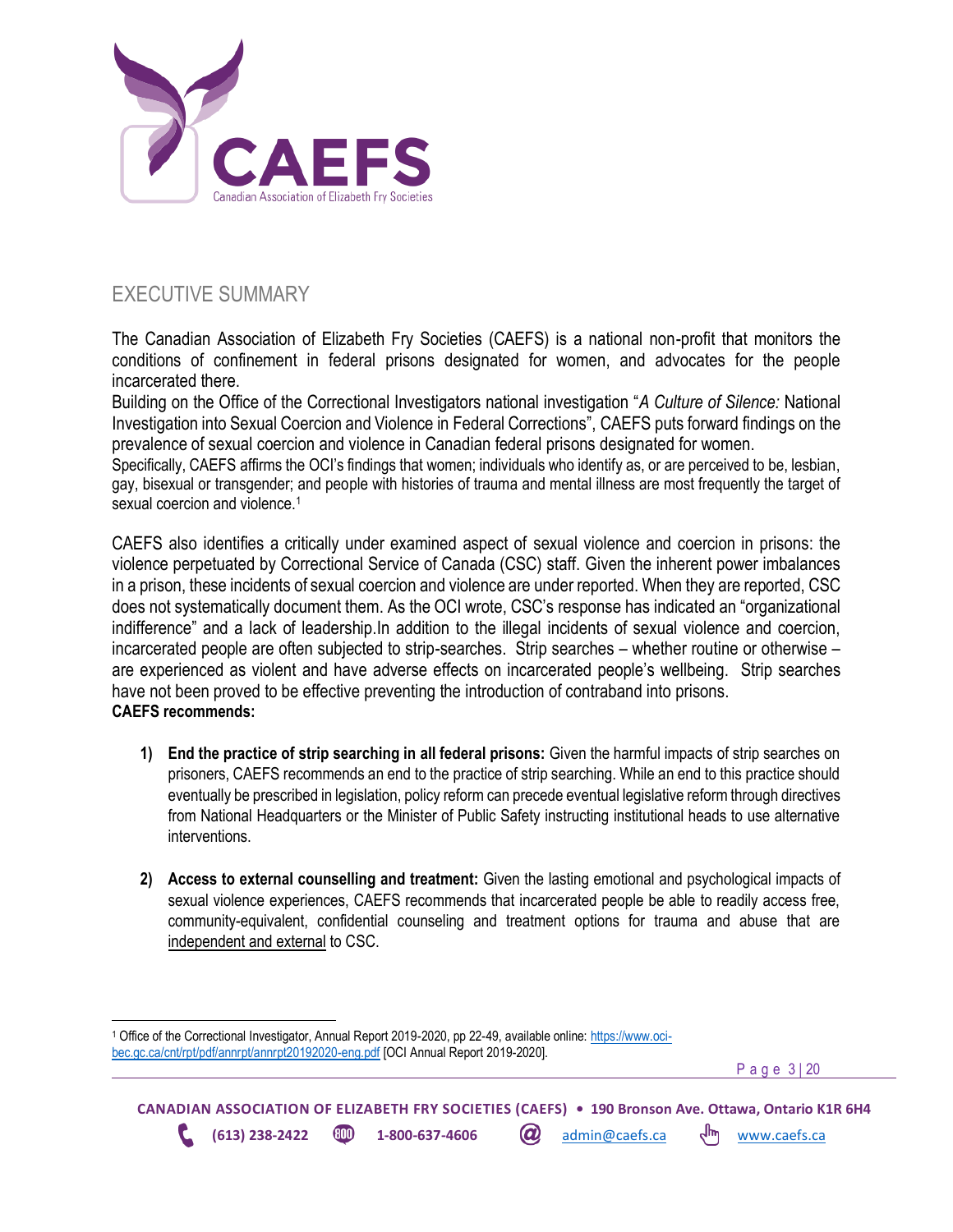

- **3) Increase in oversight and accountability measure of and for CSC:** CAEFS recommends the implementation of increased oversight and accountability measure of and for CSC to ensure that incarcerate people in CSC's care are protected against future sexual violence. This would include implementing a system for documenting and recording incidents of sexual violence and coercion.
- **4) Launching an Independent Public Inquiry:** An Independent public inquiry that focuses specifically on the issue of staff-to-prisoner sexual coercion, violence and abuse - including the state sanctioned sexual violence experienced by those subjected to strip searches - is necessary to understand the full scope of the issue and to prevent the harm from continuing.

## <span id="page-3-0"></span>FINDINGS FROM THE OFFICE OF THE CORRECTIONAL INVESTIGATOR

In October 2020, the OCI released their annual report, which included a national investigation into sexual coercion and sexual violence in federal corrections entitled: "*A Culture of Silence".* CAEFS welcomed the OCI's initiative in taking the first ever systemic examination of the issue of sexual coercion and violence in Canadian federal prisons. CAEFS agrees with the OCI that Canada is behind when it comes to addressing sexual violence behind bars.

As one of the most under-reported types of crimes in Canada, sexual coercion and violence "has notoriously existed in the shadows of society," <sup>2</sup> and sexual violence is even less likely to be reported in a prison environment. As the OCI writes:

[I]ncarcerated individuals face a myriad of disincentives for reporting experiences of sexual violence. Many are afraid to report, fearing retaliation, retribution or re-victimization by the perpetrators, be it other inmates or staff. Furthermore, they face the risk of not being believed, being ridiculed, or even punished for reporting coerced sex.<sup>3</sup>

The OCI investigation also found that marginalized people are often most frequently targeted for sexual violence behind bars, particularly: women; individuals who identify as, or are perceived to be, lesbian, gay, bisexual, or, transgender; people with histories of trauma and abuse, and people with a mental illness. 4

Most women, non-binary, trans, and Two Spirit people in federal prisons designated for women are survivors of trauma and abuse.<sup>5</sup> CSC have themselves acknowledged that "[c]ompared to the average Canadian,

P a g e 4 | 20

<sup>2</sup> OCI Annual Report 2019-2020, p 23: among the general Canadian population, it is estimated that only 5% of sexual assaults are reported to police.

<sup>3</sup> *Ibid.* 

<sup>4</sup> OCI Annual Report 2019-2020, p 24.

<sup>5</sup> Office of the Correctional Investigator, Annual Report 2018-2019, p 119, available online: [https://www.oci](https://www.oci-bec.gc.ca/cnt/rpt/pdf/annrpt/annrpt20182019-eng.pdf)[bec.gc.ca/cnt/rpt/pdf/annrpt/annrpt20182019-eng.pdf](https://www.oci-bec.gc.ca/cnt/rpt/pdf/annrpt/annrpt20182019-eng.pdf) [OCI Annual Report 2018-2019].

**CANADIAN ASSOCIATION OF ELIZABETH FRY SOCIETIES (CAEFS) • 190 Bronson Ave. Ottawa, Ontario K1R 6H4 (613) 238-2422 <b>CD** 1-800-637-4606 **(a)** admin@caefs.ca <a>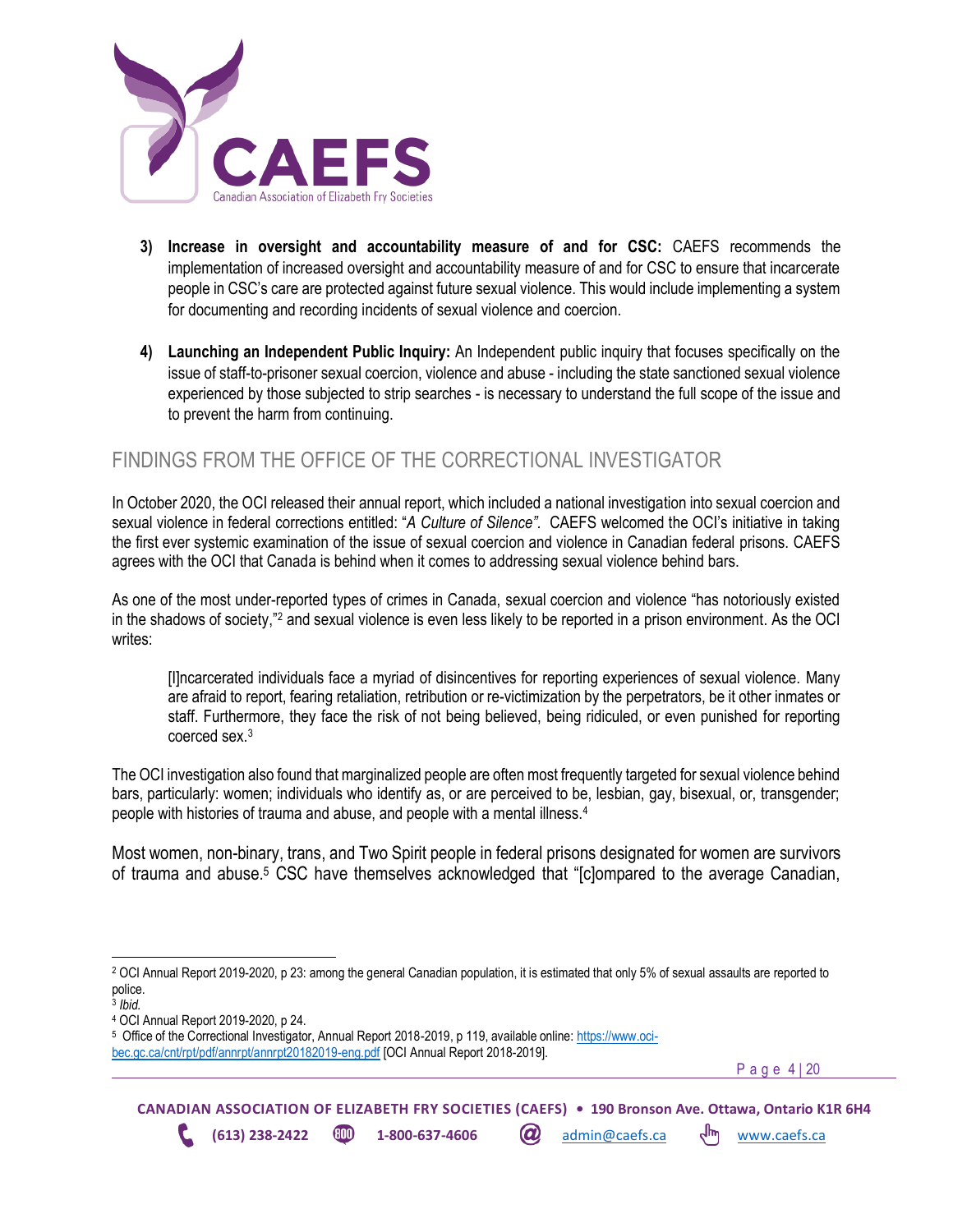

women offenders: have a higher incidence of substance abuse and mental health problems [and] are more likely to have a history of physical and/or sexual abuse".<sup>6</sup>

Furthermore, in 2015, the Office of the Correctional Investigator indicated that: "close to 70% of federally sentenced women report histories of sexual abuse and 86% have been physically abused at some point in their life. Their life histories of trauma cannot easily be separated from their conflict with the law."7 This reality is exacerbated for Indigenous women, non-binary and Two Spirit people. CSC's own research has revealed that nearly all Indigenous women serving federal sentences (as many as 91%) have experienced physical or sexual abuse.<sup>8</sup>

Survivors of sexual abuse are also generally at risk of further sexual violence and abuse. As noted by the OCI in their 2018-2019 Annual Report, "[r]ather than reducing the effects of traumatic exposure, prisons often reproduce traumatic events and exacerbate symptoms of previous trauma."<sup>9</sup> Sexual misconduct and violence from CSC staff may trigger flashbacks, aggression, and post-traumatic stress for many prisoners. Experiences of sexual violence can also result in the triggering of self-injurious and/or other defensive or reactive actions.

The OCI makes clear recommendations to begin addressing the pervasive issue of sexual coercion and violence inside federal prisons, yet these recommendations were not accepted by the Minister of Public Safety. This lack of commitment to meaningful action demonstrates an ongoing apathy to the seriousness of the harm caused - what the OCI describes as "organizational indifference" and a lack of leadership. There is an urgent and overdue need for action, particularly given CSC's obligation under the *Correctional and Conditional Release Act* to provide "safe and humane custody and supervision" of incarcerated people.<sup>10</sup>

## <span id="page-4-0"></span>THE PERPETUATION OF SEXUAL VIOLENCE AND COERCION BY CSC STAFF

While the OCI's investigation includes some anecdotal evidence around incidents of sexual violence and coercion involving CSC staff - including "inappropriate relationships between officers and inmates, officers watching women undress through the slots, staff using sexually derogatory terms to refer to inmates, as well as flirting and sexual harassment<sup>"11</sup> - data on these incidents is largely absent from the OCI investigation.

CAEFS has been made aware of numerous other incidents of CSC employees engaging in sexual coercion or violence against incarcerated people. Since 2015, these incidents have included:

P a g e 5 | 20

<sup>6</sup> Correctional Service Canada, "Women offenders", available online: [https://www.csc-scc.gc.ca/publications/005007-3012-en.shtml.](https://www.csc-scc.gc.ca/publications/005007-3012-en.shtml)

<sup>7</sup> Office of the Correctional Investigator Annual Report 2014-2015, p 3, available online[: https://www.oci](https://www.oci-bec.gc.ca/cnt/rpt/pdf/annrpt/annrpt20142015-eng.pdf)[bec.gc.ca/cnt/rpt/pdf/annrpt/annrpt20142015-eng.pdf](https://www.oci-bec.gc.ca/cnt/rpt/pdf/annrpt/annrpt20142015-eng.pdf)

<sup>8</sup> Correctional Service Canada, Social Histories of Aboriginal Women Offenders, Emerging Research Results – ERR 14-7 (May 2014), as cited in: Annual Report of the Office of the Correctional Investigator 2015-2016, p 43, available online[: https://www.oci](https://www.oci-bec.gc.ca/cnt/rpt/pdf/annrpt/annrpt20152016-eng.pdf)[bec.gc.ca/cnt/rpt/pdf/annrpt/annrpt20152016-eng.pdf.](https://www.oci-bec.gc.ca/cnt/rpt/pdf/annrpt/annrpt20152016-eng.pdf) 

<sup>&</sup>lt;sup>9</sup> OCI Annual Report 2018-2019, p 119.

<sup>10</sup> *Corrections and Conditional Release Act* (S.C. 1992, c. 20), s 3(a) [CCRA].

<sup>11</sup> OCI Annual Report 2019-2020, p 48.

**CANADIAN ASSOCIATION OF ELIZABETH FRY SOCIETIES (CAEFS) • 190 Bronson Ave. Ottawa, Ontario K1R 6H4 (613) 238-2422 1-800-637-4606** *a***)** admin@caefs.ca  $\frac{1}{m}$  [www.caefs.ca](http://www.caefs.ca/)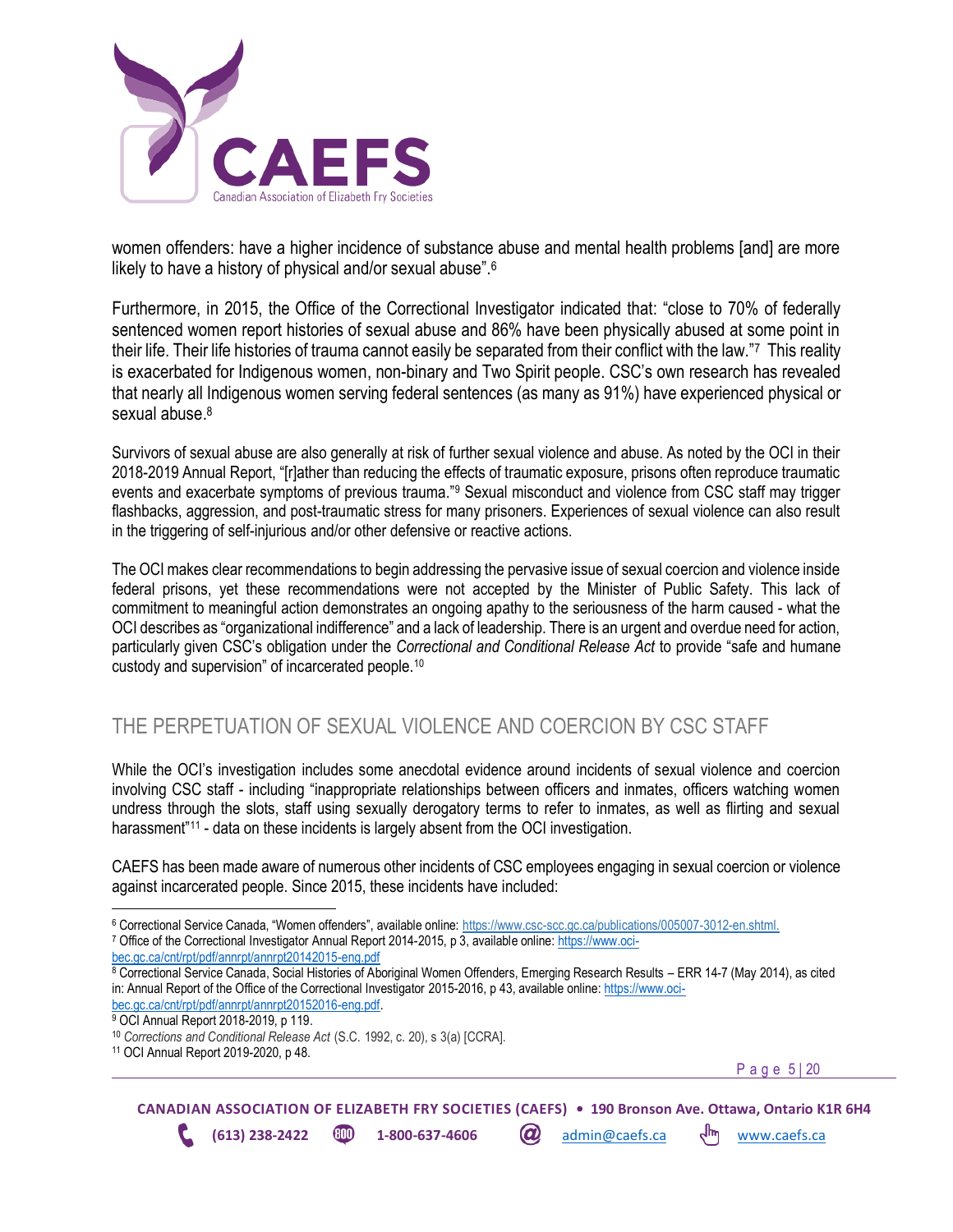

- Unwelcomed comments of a sexual nature from male CSC staff;
- Sexualized looks and comments from CSC staff:
- Sexual harassment and inappropriate behaviour on the part of CSC staff;
- Sexual assaults wherein the survivor was discouraged from disclosing details of the incidents;
- Demeaning and intrusive strip searches following returns from work releases, family visits, Escorted Temporary Absences (ETAs), and Unescorted Temporary Absences (UTAs);
- Men CSC officers watching women using the toilet in their cells;
- CSC staff accompanying women and gender diverse people to doctor's appointments and insisting on watching their entire examination. On some occasions CSC staff refused to leave the room, even after a physician requested them to do so;
- Sexual assault where the survivor did not report the incident for 8 months for fear that reporting would impact an upcoming parole hearing;<sup>12</sup>
- Men CSC staff present during strip searches and participating in the strip search of women.

These are some examples of incidents that CAEFS has reported on in the last 6 years through our regional advocacy work. However, we are unable to provide a clearer picture of sexual violence and coercion perpetrated by CSC staff in the federal prisons designated for women because further accurate and comprehensive data is not collected or shared by CSC on this matter.

CAEFS is also aware of two ongoing cases against Correctional Officers for charges of sexual assault, of which the most well-known is a case that originated at the Nova Institution for Women (Nova). In 2019, CAEFS and Elizabeth Fry Societies in the Atlantic region heard from a group of women incarcerated at Nova that they had been sexually assaulted by a CSC Correctional Officer, and that CSC had failed to response to these reported abuses. Instead, CSC ignored the women who came forward and/or transferred them to other institution. The women were also made to apologize to the person who abused them.<sup>13</sup> In May 2020, this Correctional Officer (who has since left CSC) was arrested and charged with 6 counts of sexual assault, 6 counts of breach of trust, and 1 count of trying to procure sexual service - all related to his work at Nova.

In July 2020, a CSC Officer at the Grand Valley Institution (GVI) was arrested and charged with 1 count of sexual assault against a prisoner for an incident that occurred in 2016.14 Few details about this case have been made public. Many incarcerated people have reported to CAEFS that they feel that they are often disbelieved by CSC administration when they bring their experiences forward, instead choosing to trust the CSC staff. Given that most incidents of sexualized violence or coercion are rarely witnessed by others – and that these reports are not systematically tracked – it is challenging to know the magnitude of the problem. Indeed, in "A Culture of Silence" the OCI found that CSC

P a g e 6 | 20

**CANADIAN ASSOCIATION OF ELIZABETH FRY SOCIETIES (CAEFS) • 190 Bronson Ave. Ottawa, Ontario K1R 6H4 (613) 238-2422 1-800-637-4606** admin@caefs.ca [www.caefs.ca](http://www.caefs.ca/)

<sup>12</sup> CBC News (17 June 2019) "15-month sentence for healing lodge worker convicted of sexual assault," available online: [https://www.cbc.ca/news/canada/saskatchewan/healing-lodge-worker-sexual-assault-15-months-1.5178783.](https://www.cbc.ca/news/canada/saskatchewan/healing-lodge-worker-sexual-assault-15-months-1.5178783)

<sup>13</sup> CAEFS, *News Release, May 2020: Former Correctional Officer at the Nova Institution for Women Arrested on Charges of Sexual Assault Against Prisoners,* available online: [https://www.caefs.ca/raising-awareness.](https://www.caefs.ca/raising-awareness) 

<sup>&</sup>lt;sup>14</sup> CAEFS, News Release, July 2020: Correctional Officer at the Grand Valley Institution Arrested for Sexual Assault Against Prisoner, available online: [https://www.caefs.ca/raising-awareness.](https://www.caefs.ca/raising-awareness)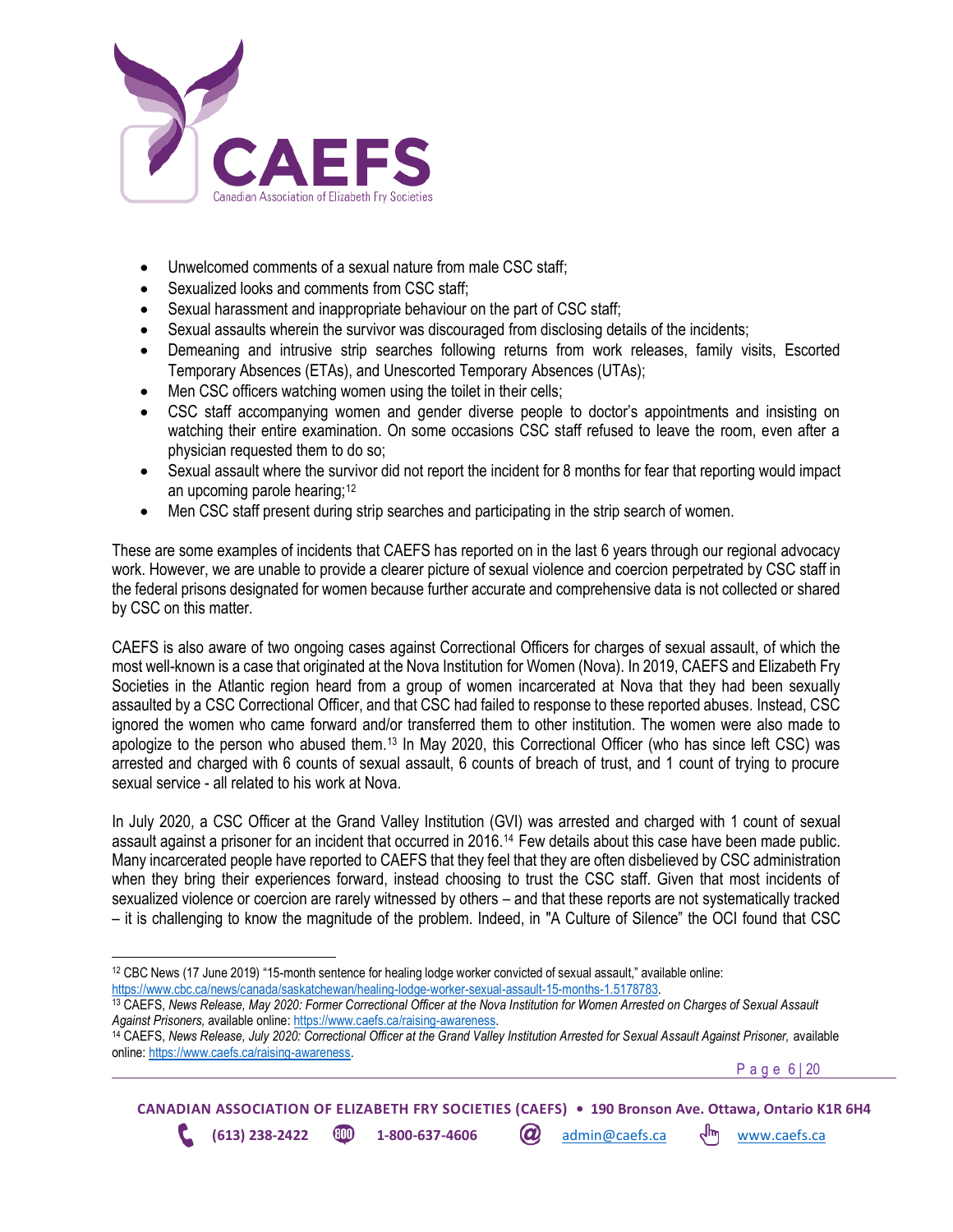

"does not publicly report on this problem, does not collect, record or track statistics and has never conducted research in this area. It is largely by virtue of this silence and organizational indifference that there are considerable gaps in the Service's approach to detecting, tracking, responding to, investigating, and preventing sexual coercion and violence"<sup>15</sup> The OCI's findings affirms CAEFS position that has shown considerable indifference towards prisoners' experiences of sexual violence from CSC staff.

In addition to not being believed and/ or ignored, incarcerated people who disclose sexual violence or coercion also risk retaliation from staff. The inherent power imbalance between a correctional officer and a prisoner cannot be overstated. During COVID-19 personal visits have also been prohibited and access to external accountability mechanisms have been significantly reduced. As a result, there is less CSC oversight than ever, making prisoners even more vulnerable to abuse.

### <span id="page-6-0"></span>STRIP SEARCHES AS SEXUAL ASSAULT

In federal prisons, routine and non-routine strip searches are conducted under the premise of preventing the introduction of contraband into an institution, yet there is little evidence demonstrating that strip searches meet this objective. What is well documented that strip searches are traumatizing and harmful. The Supreme Court of Canada has even described the practice of strip searching as "inherently humiliating and degrading".<sup>16</sup> For women, non-binary, trans, and Two Spirit people - particularly those who have experienced sexual violence - strip searches are experienced as an act of sexualized violence. This was affirmed by the Supreme Court of Canada in *R v. Golden* (2001):

Strip searches are thus inherently humiliating and degrading for detainees regardless of the manner in which they are carried out and for this reason they cannot be carried out simply as a matter of routine policy. The adjectives used by individuals to describe their experience of being strip searched give some sense of how a strip search, even one that is carried out in a reasonable manner, can affect detainees: "humiliating", "degrading", "demeaning", "upsetting", and "devastating" […] Some commentators have gone as far as to describe strip searches as "visual rape" […] Women and minorities in particular may have a real fear of strip searches and may experience such a search as equivalent to a sexual assault.<sup>17</sup>

In this way, strip searches are not only unnecessary and ineffective, but put prisoners' rights under the Canadian Charter of Rights and Freedoms, as well as rights protected under international law, at risk. Although the court Golden was addressing the issue of strip searches that are incident to arrest, and proceeded to set out requirements and guidelines for constitutional strip searches incident to arrests, CAEFS would stress that the physical, emotional and psychological impacts of strip searches on women, non-binary, trans and Two-Spirit people are the same in a prison setting.

P a g e 7 | 20

<sup>15</sup> OCI Annual Report 2019-2020, p iii.

<sup>16</sup> *R v Golden,* 2001 SCC 83, para 90.

<sup>17</sup> *R v Golden,* 2001 SCC 83, para 90.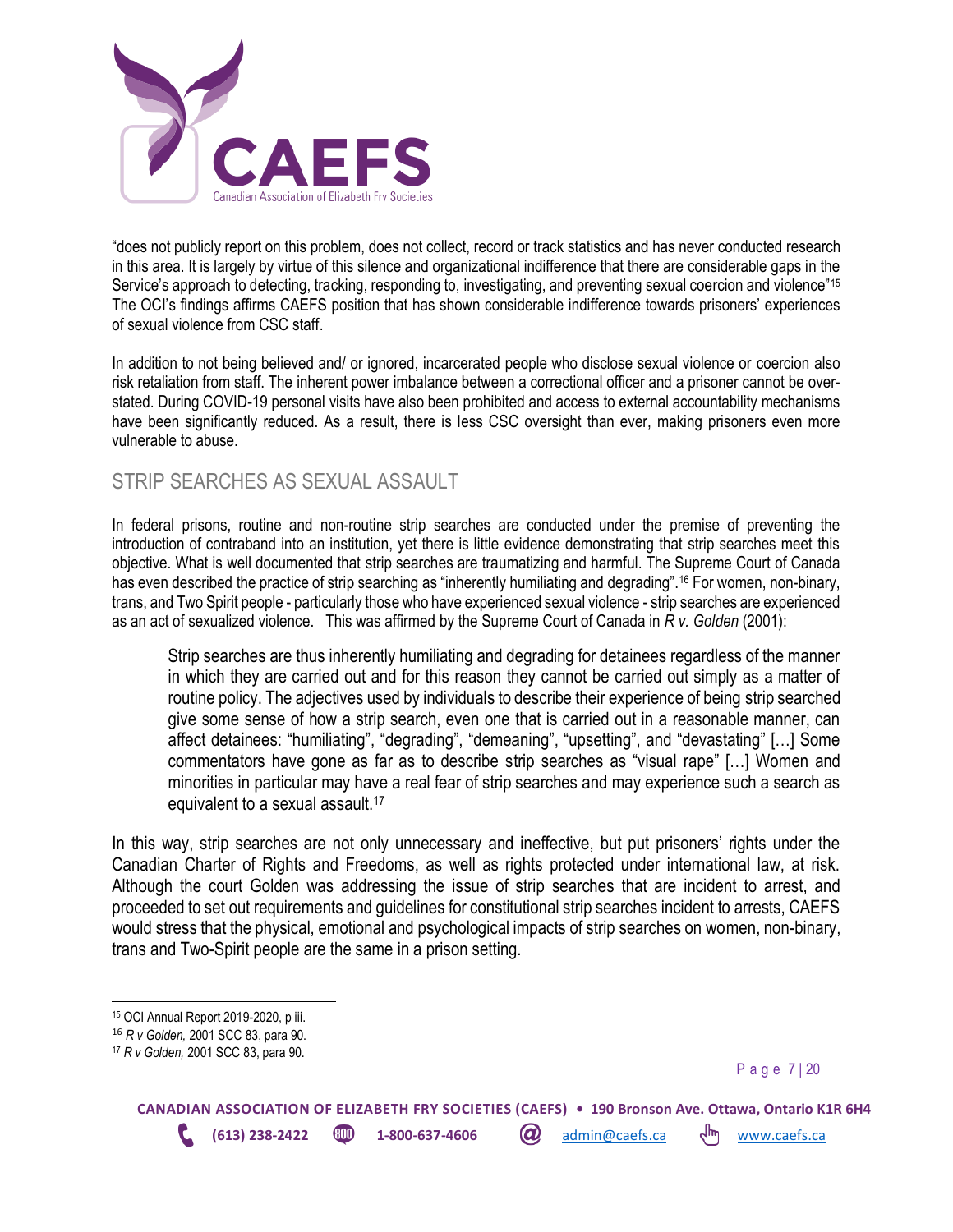

An overwhelming number of women, non-binary, trans and Two-Spirit people serving federal sentences have experienced abuse prior to their incarceration - including sexual violence - and carry with them extensive histories of trauma. Moreover, sexual trauma is recognized as a significant determinant of young women's criminalization and is commonplace among incarcerated women. CSC itself has acknowledged that, compared to the average Canadian, women and gender diverse people in prison are more likely to have histories of sexual abuse.<sup>18</sup>

### <span id="page-7-0"></span>**Legislative Framework & Guidelines for Strip Searching**

Sections 48, 49, and 53 of the CCRA, with guidance from Commissioner's Directive (CD) 566-7, provide the legislative framework that allows strip searches to take place in prisons. According to s. 48(1) of the CCRA, "a staff member of the same sex as the inmate may conduct a routine strip search of an inmate, without individualized suspicion,

- (a) in the prescribed circumstances in situations in which the inmate has been in a place where there was a likelihood of access to contraband that is capable of being hidden on or in the body; or
- (b) when the inmate is entering or leaving a structured intervention unit."<sup>19</sup>

In practice, this can mean that strip searches occur after:

- escorted temporary absences (for example, seeking medical treatment);
- unescorted temporary absences (for example, going home to visit family);
- work release;
- after personal visits within the prison (supervised or unsupervised);
- traveling to and from the Minimum Security Unit to the main compound.

According to s. 49(3) of the CRRA, a non-routine strip search may occur when a staff member:

- (a) believes on reasonable grounds that an inmate is carrying contraband or carrying evidence relating to a disciplinary or criminal offence, and that a strip search is necessary to find the contraband or evidence, and
- (b) satisfies the institutional head that there are reasonable grounds to so believe,
- (c) a staff member of the same sex as the inmate may conduct a strip search of the inmate.<sup>20</sup>

Section 53 of the CCRA also states that the Institutional head may authorize a frisk search or strip search of all prisoners "where the Institutional Head is satisfied that there are reasonable grounds to believe that (a) there exists, because of contraband, a clear and substantial danger to human life or safety or to the security

<sup>18</sup> Correctional Service Canada, "Women offenders", available online: [https://www.csc-scc.gc.ca/publications/005007-3012-en.shtml.](https://www.csc-scc.gc.ca/publications/005007-3012-en.shtml) <sup>19</sup> CCRA, s 48.

<sup>20</sup> CCRA s 49(3).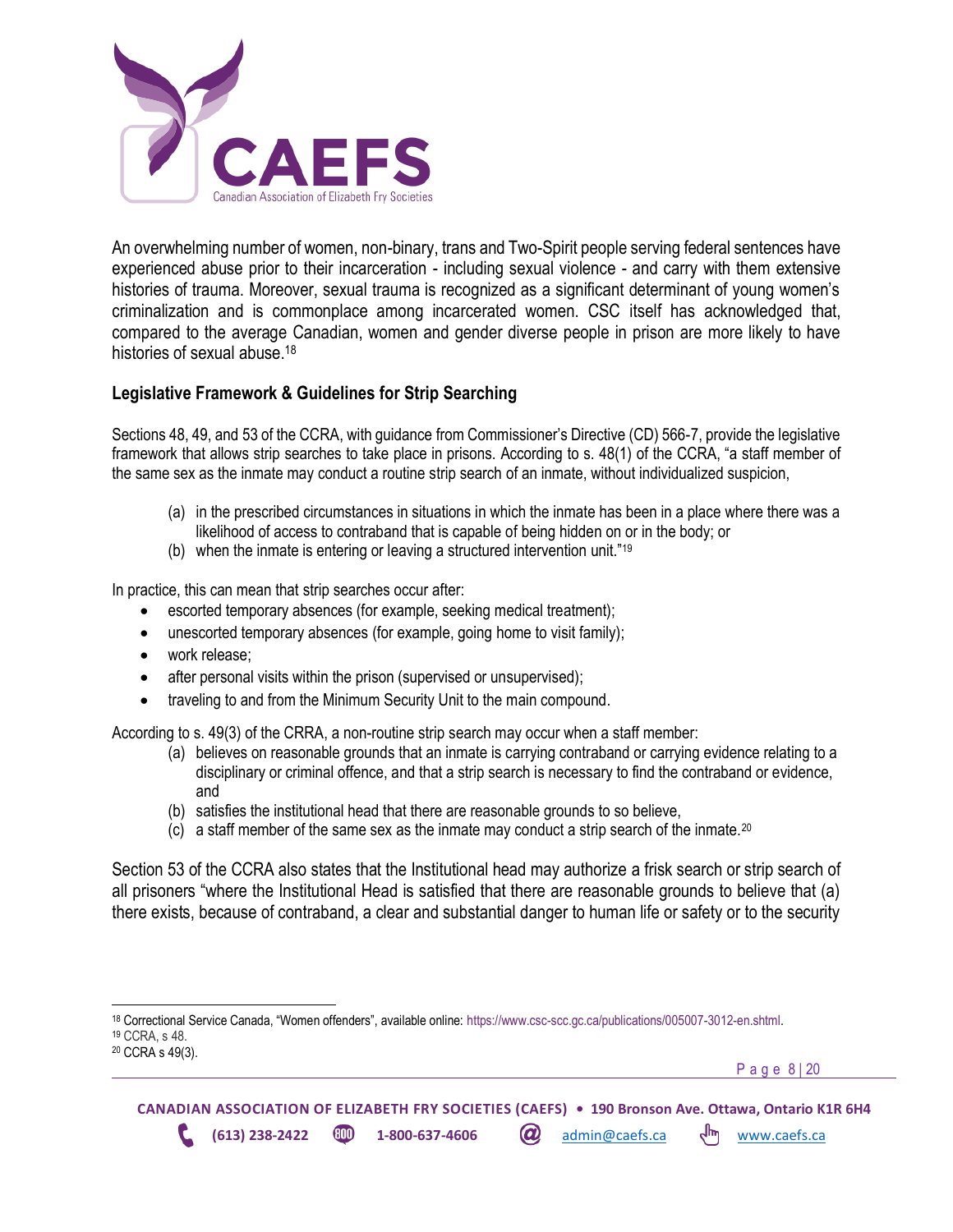

of the penitentiary, and (b) a frisk search or strip search of all the inmates in the penitentiary or any part thereof is necessary in order to seize the contraband and avert the danger."<sup>21</sup>

As such, strip searching in federal prisons for women can be routine or non-routine – but neither routine or non-routine strip searches are required as the language in the CCRA is permissive rather than prescriptive giving authority to institutional heads to choose less invasive methods.

### <span id="page-8-0"></span>**Legal and Legislative Concerns**

Given that strip searches are by far the most restrictive measure, choosing a less restrictive intervention is not only less harmful, but a requirement according to the Principles that guide CSC, as outlined in the CCRA. The OCI has also found that "[b]y definition a random strip search is beyond the reach of any legal or constitutional standard of suspicion, reasonableness or necessity."<sup>22</sup>

CSC has a positive obligation under the CCRA to provide 'safe and humane custody and supervision' of incarcerated people and to be sensitive to the unique needs of Indigenous people, women, and those with mental health issues.<sup>23</sup> The use of strip-searching ensures that CSC cannot and will not meet either of these obligations, nor does it align with the spirit of Creating Choices - a 1990 CSC Task Force mandated to examine 'correctional management' of federally sentenced women. Creating Choices stressed that prisons designated for women should not be security-driven, but should instead focus on more supportive and dynamic interventions.<sup>24</sup> Importantly, strip searching is also not the least restrictive measure, which is required in implementing correctional policy under the CCRA, <sup>25</sup> nor can it "be considered a trauma-informed gender-responsive best practice".<sup>26</sup>

Instead, the use of strip searching reflects CSC's historic approach to women prisoners aptly summarized by Justice Arbour in her 1996 report: "From the beginning, the welfare of women prisoners was secondary to that of the larger male population". Substantive equality demands a different approach for women, nonbinary, trans and Two-Spirit people; this was the driving force behind Creating Choices, which, along with Justice Arbour's report, discourages the use of strip searching for women.

P a g e 9 | 20

**CANADIAN ASSOCIATION OF ELIZABETH FRY SOCIETIES (CAEFS) • 190 Bronson Ave. Ottawa, Ontario K1R 6H4 (613) 238-2422 1-800-637-4606** *a***)** admin@caefs.ca  $\frac{1}{m}$  [www.caefs.ca](http://www.caefs.ca/)

<sup>21</sup> CCRA s 53.

<sup>22</sup> OCI Annual Report 2018-2019, p 119.

<sup>23</sup> CCRA, s 3(a).

<sup>24</sup> As discussed in OCI Annual Report 2018-2019, p 119.

<sup>25</sup> CCRA, s 4(c): "the Service uses the least restrictive measures consistent with the protection of society, staff members and offenders".

<sup>26</sup> OCI Annual Report 2018-2019, p 117.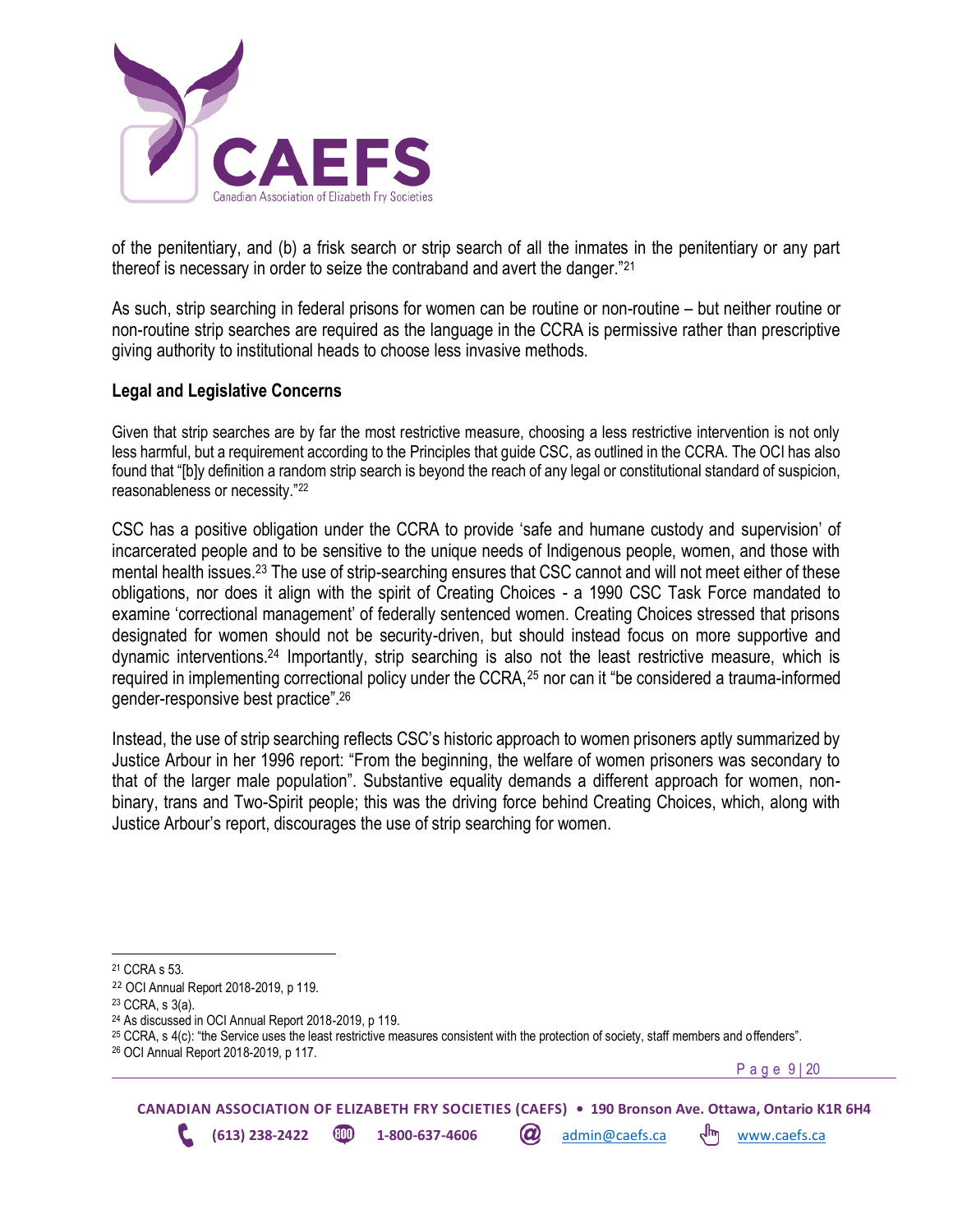

Most recently, the Calls for Justice from the 2019 Final Report of the National Inquiry into Missing and Murdered Indigenous Women and Girls include recommendations for CSC and "call upon Correctional Service Canada to eliminate the practice of strip-searches" (Call for Justice 14.13).<sup>27</sup>

Strip searches also put at risk a person's rights under the Canadian Charter of Rights and Freedoms, namely their section 7 rights to life, liberty and security of the person, and their section 12 right to not be subjected to any cruel and unusual treatment or punishment.

The use of strip searching is also addressed in of the United Nations Standard Minimum Rules for the Treatment of Prisoners (the Nelson Mandela Rules). Rules 50, 51, and 52(1) have been included at the end of this document, for reference). Rule 52(1) specifically stresses that strip searches **should be undertaken only if absolutely necessary** (Rules 50-52 have been included in the Annex, for reference).

Furthermore, the United Nations Rules for the Treatment of Women Prisoners and Non-Custodial Measures for Women Offenders (the Bangkok Rules) also deal with strip searches.<sup>28</sup> Rule 20 highlights the harmful psychological and possible physical impact of invasive body searches and advocates for alternatives, while Rule 19 stresses that special sensitivity should be demonstrated in the case of women prisoners as the experience "may be extremely distressing and traumatizing if they have been victims of sexual abuse in the past" <sup>29</sup> Rules 19 and 20 have been included in the annex, for reference.

Canada is a signatory to both these sets of Rules, which provide minimum standards that are applicable throughout the world. As a country that is comparatively advanced in the just treatment of its prisoners, Canada should not be struggling to meet these minimum standards. In fact, we should be much farther ahead.

### <span id="page-9-0"></span>**Randomized Mandatory Strip Searches**

Of particular concern is the use of mandatory randomized strip searching, which have been utilized by some federal prisons for women, including the Grand Valley Institution. Randomized strip searching is operationalized through a tool that randomly assigns strip searches to a third of the population upon return from visits or outings. In its 2018-2019 Annual Report, the OCI explained that:

"In September 2018, direction from CSC's Women Offender Sector was provided to all Wardens of women institutions regarding the implementation of a "random calculator" to conduct strip searches.

[content/uploads/2019/06/Calls\\_for\\_Justice.pdf?fbclid=IwAR0yVRw8LNQX4nLInOcRKB7qQd1wCYMybSO6LpRpy18M\\_4Lp3NswEl2WEMg.](https://www.mmiwg-ffada.ca/wp-content/uploads/2019/06/Calls_for_Justice.pdf?fbclid=IwAR0yVRw8LNQX4nLInOcRKB7qQd1wCYMybSO6LpRpy18M_4Lp3NswEl2WEMg)

P a g e 10 | 20



<sup>&</sup>lt;sup>27</sup> Final Report of the National Inquiry into Missing and Murdered Indigenous Women and Girls (2019) "Calls for Justice" at p 198, online: [https://www.mmiwg-ffada.ca/wp-](https://www.mmiwg-ffada.ca/wp-content/uploads/2019/06/Calls_for_Justice.pdf?fbclid=IwAR0yVRw8LNQX4nLInOcRKB7qQd1wCYMybSO6LpRpy18M_4Lp3NswEl2WEMg)

<sup>28</sup> UN General Assembly, *United Nations Rules for the Treatment of Women Prisoners and Non-Custodial Measures for Women Offenders (the Bangkok Rules) : note / by the Secretariat*, 6 October 2010, A/C.3/65/L.5, Rules 19 and 20.

<sup>29</sup> UN General Assembly, *United Nations Rules for the Treatment of Women Prisoners and Non-Custodial Measures for Women Offenders (the Bangkok Rules) : note / by the Secretariat*, 6 October 2010, A/C.3/65/L.5, Rule 19.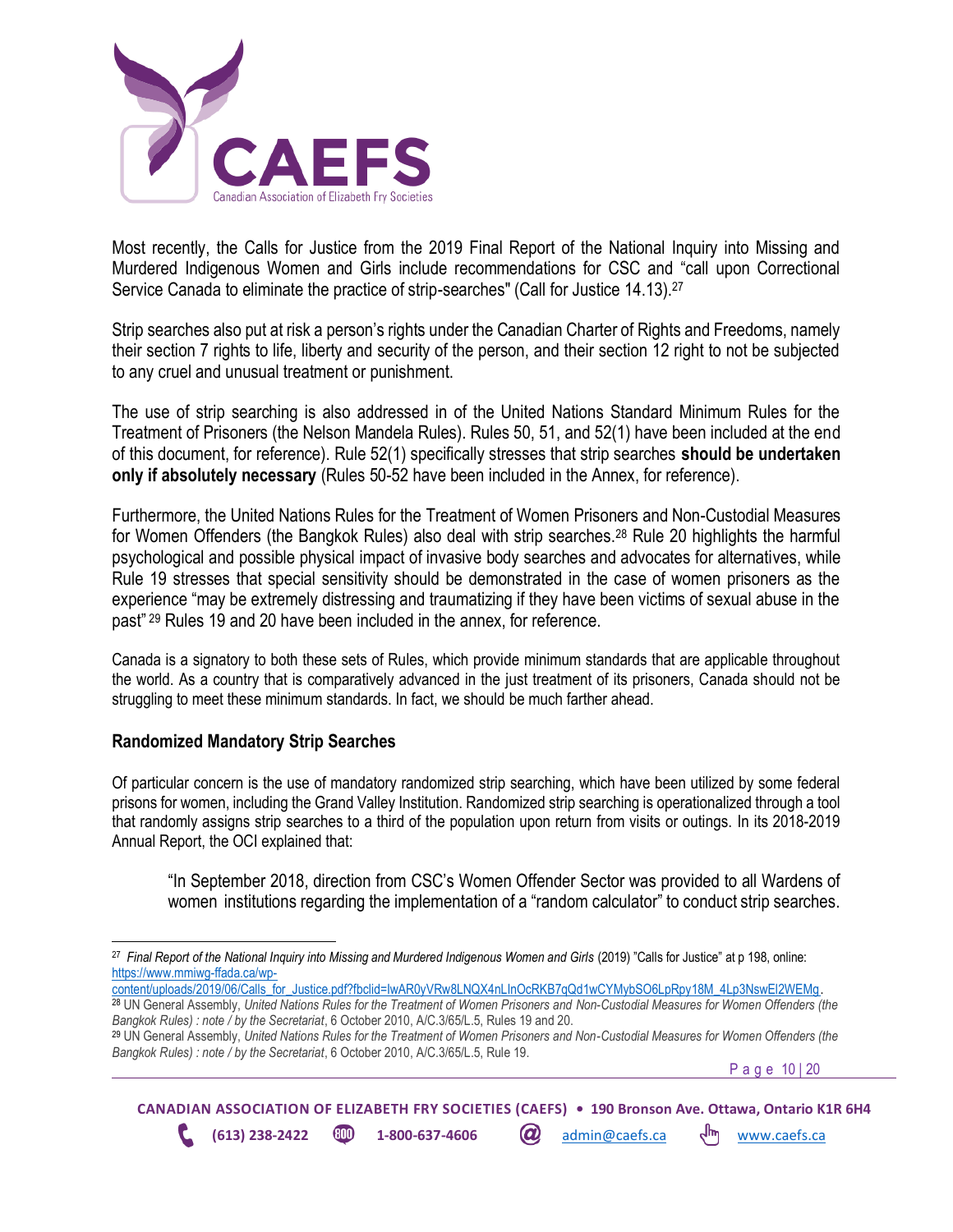

The random strip search calculator was set at default of a 1:3 ratio. It was implemented as a means to standardize the random assignment of routine strip-searches.

In more direct terms, the use of a random calculator for strip-searching at women offender institutions acknowledges that there was little consistency across sites in terms of the frequency, purpose or requirements of strip-searching. Though concerning in itself, in practice the new strip search protocol could mean more routine strip searches at women offender institutions."<sup>30</sup>

People in maximum security reported to CAEFS Regional Advocates that they were subject to a routine stripsearch nearly every time they returned from attending programs in general population. Similarly, those in minimum security have advised that they were strip-searched regularly upon returning from temporary absences (TA's) and work releases.

### <span id="page-10-0"></span>**Additional Impacts of Strip Searches on Prisoners**

**Strip searching impacts timely parole:** Given that strip searching is routinely required when going to or returning from temporary absences it is perhaps unsurprisingly that some prisoners choose to opt out of their temporary absences. Some people may choose to forgo their temporary absences entirely and others only during their menstrual cycle as a result of the degrading manner in which searches are carried out for people who are menstruating. This decision to opt out of visits and outings impacts prisoners' ability to successfully pursue their correctional plans and undermines their chances of parole and successful reintegration at their earliest possible dates.

**Strip searching triggers self-injurious behaviour:** Given that strip searches are often experienced as sexual assault, they may also result in the triggering of self-injurious. Self-injurious behaviour can lead to use of force and time spent in segregation, including Structure Intervention Units or under mental health monitoring.

**Strip Searching undermines positive rapport between staff and prisoners:** Staff in prisons designated for women have indicated to CAEFS that they would prefer not to have to conduct strip searches because it interferes with their ability to work with prisoners in constructive ways.<sup>31</sup>

### <span id="page-10-1"></span>**Effectiveness and Utility of Strip Searches**

In 2017, the Standing Senate Committee on Human Rights heard evidence regarding issues relating to the human rights of prisoners in the correctional system. Two of the expert witnesses were Amanda George and Debbie Kilroy

P a g e 11 | 20

<sup>30</sup> OCI Report 2018-2019, p 117.

<sup>&</sup>lt;sup>31</sup> Kim Pate, "When strip searches are sexual assaults" (October 14, 2011) The Hill Times.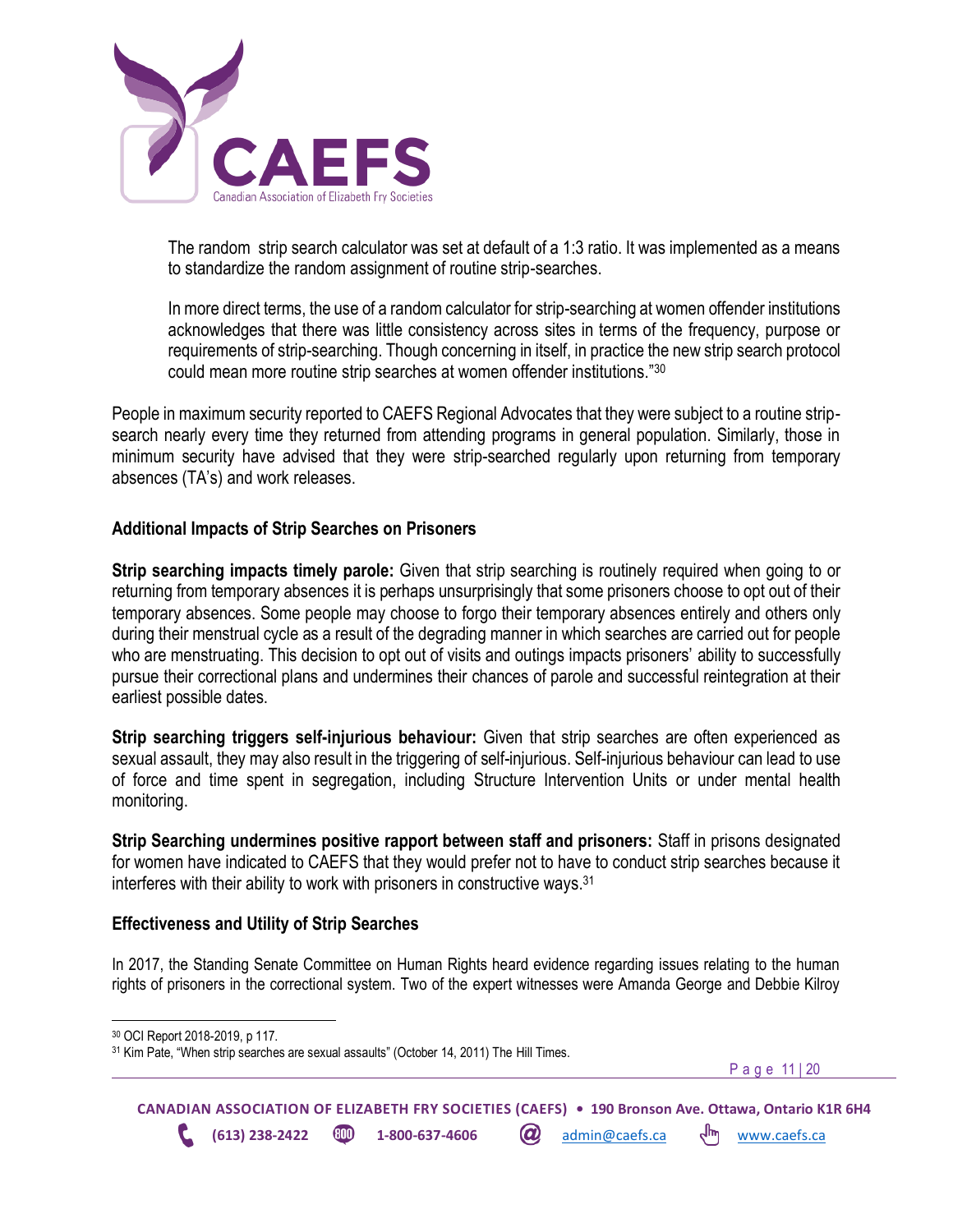

from Sisters Inside – an Australian organization which advocates for the collective human rights of women and girls in prison. As part of her evidence, Amanda George stated: "[strip searches] have been around for a long, long time, but prisons have changed. There is much more visual surveillance of people in visits and of people going through into prisons. Strip-searches don't find contraband. All of the freedom of information requests we have done have indicated that". 32

George also spoke of a conversation she had with the then-deputy warden at Nova Institution for Women in Nova Scotia in 2004, who noted that all deputy wardens in women's prisons in Canada had decided that "we must stop the use of routine strip searches."33 George elaborated stating that:

"These were the wardens of women's prisons who said that these strip-searches don't do anything positive. They interfere with our relationship with women inside. If we're to have any sort of reasonable relationship, strip-searches completely annul that. They don't find contraband and we don't need them anymore. What happened with that?"

Notably, George also described a pilot project on strip searches that was conducted in the state of Victoria, Australia in 2002. As part of the pilot, the State decided to reduce the number of strip searches in the women's prison by one third (from 21,000/year to 14,000/year) to determine if it would have an impact on the number of positive drug urine tests or the amount of contraband found. The impacts of the pilot project were telling: no only was the same amount of contraband found (4 items total), but there was a 40% reduction in the number of positive urine tests. Less strip searches, less drug use or self-medicating.<sup>34</sup>

## <span id="page-11-0"></span>RECOMMENDATIONS AND REMEDIES

### <span id="page-11-1"></span>**Increased Oversight an Accountability Measures**

The most recent investigation from the OCI shows that CSC lacks an overall strategy that is specifically geared to the prevention of sexual violence and abuse in prisons. The high number of incidents of sexual violence and assaults against prisoners – including violence perpetrated by CSC staff on prisoners and the degrading practice of routine strip searches – is demonstrative of a failure on behalf of CSC to provide adequate and effective safeguards to ensure that the safety, dignity and wellbeing of prisoners is protected.

As discussed above, these incidents are not isolated events, but rather are connected to larger systemic issues related to power dynamics and the toxic CSC staff culture within prisons. As has been the case with many damaging situations

P a g e 12 | 20

<sup>32</sup>Proceedings of the Standing Senate Committee on Human Rights, Issue No. 19 – Evidence – June 7, 2017, 42nd Parliament, 1st Session (December 3, 2015 - September 11, 2019), online: [https://sencanada.ca/en/Content/Sen/Committee/421/RIDR/19ev-53404-e.](https://sencanada.ca/en/Content/Sen/Committee/421/RIDR/19ev-53404-e) <sup>33</sup> *ibid.*

<sup>34</sup> *ibid.*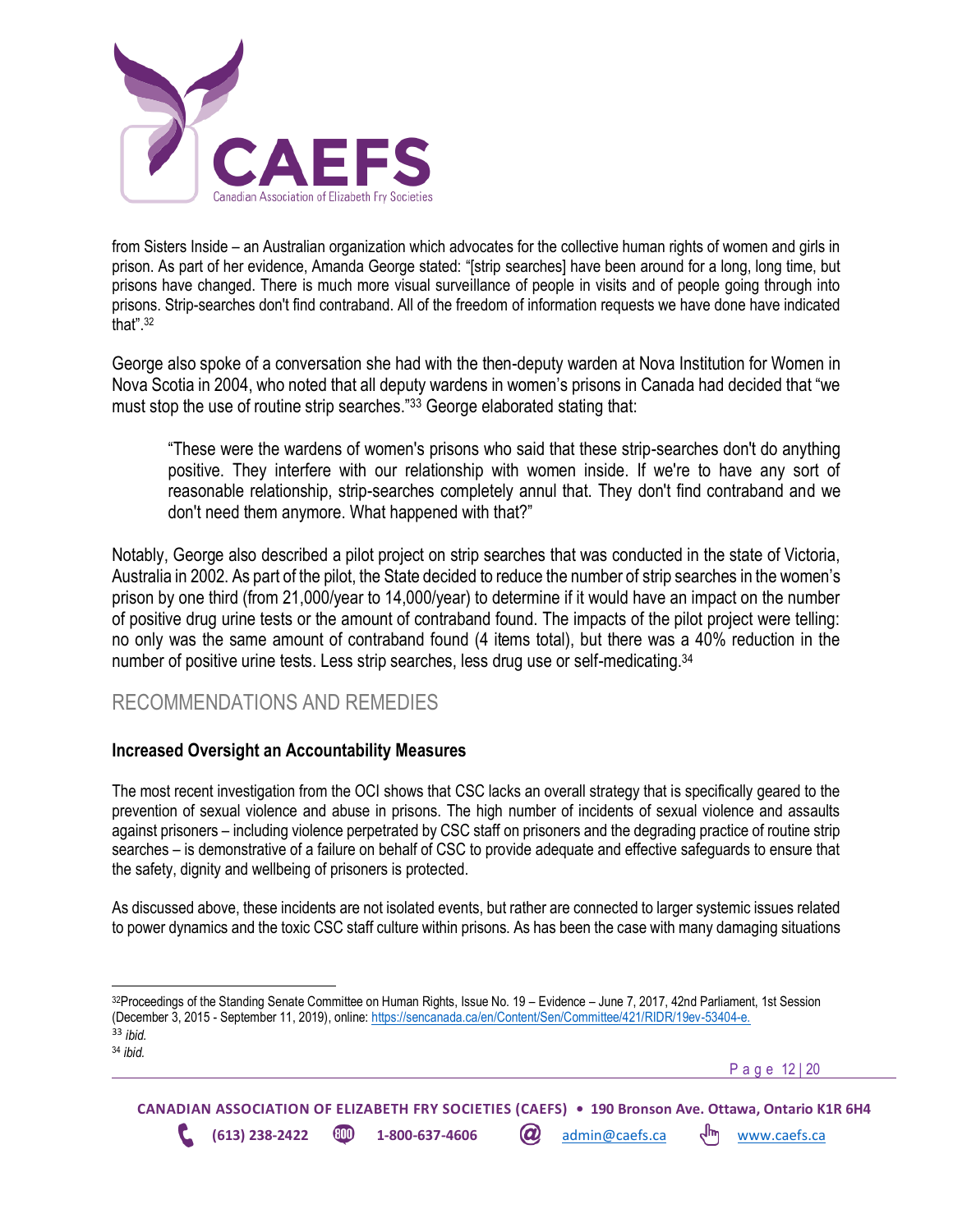

involving Canadian institutions over the years, wherever there are vulnerable people who are institutionalized, there is a high risk of them being harmed. In the case of CSC, the harm is intensified by existing cultures of disbelief.

To address this pervasive problem, CSC should be held to a heightened standard of accountability in this area of prisons management. CAEFS therefore recommends them implementation of increased oversight of CSC. CAEFS recognizes that the OCI is one such existing mechanism of CSC oversight. However, when it comes to the delicate issue of sexual violence, assaults and the harmful impacts of strip searches, CAEFS is concerned that the OCI's powers are not sufficient to address the complex issue of sexual violence perpetrated by CSC staff on prisoners.

There is also the issue of the current response procedures and police intervention in incidents of sexualized violence in prisons designated for women. According to section 2 of CD 577 – Staff Protocol in Women Offender Institutions, the Institutional Head must ensure that:

- a. any allegation of harassment or sexual misconduct is immediately reviewed to determine how to proceed. As soon as possible, the Institutional Head must inform the Assistant Deputy Commissioner, Institutional Operations, who is responsible for informing the Regional Deputy Commissioner and the Deputy Commissioner for Women of the allegations
- b. anv allegation of sexual misconduct is referred to the local police force of jurisdiction, without delay, for review and investigation. 35

It has been CAEFS' experience that prisoners often do not trust police or the abilities of police to intervene in delicate matters such as sexual violence. There is therefore a risk that women, non-binary, trans and Two-Spirit people who have experienced sexual violence or harassment on the part of a CSC staff will be hesitant to report the incident.

Thus, CAEFS recommends that an alternative forum for oversight and accountability be put in place in order to address the delicate and egregious issue of staff perpetrated sexual violence.

### <span id="page-12-0"></span>**An Independent Public Inquiry**

For several years, it has been CAEFS' experience that CSC has been unable or unwilling to seriously address the systemic problems related to abuse of power and sexualized violence within prisons designated for women, including keeping data related to this form of violence. An independent public inquiry that focuses specifically on the issue of staff to prisoner sexual coercion and violence - including the state sanctioned sexual violence experienced by those subjected to strip searches - is necessary to understand the full scope of the issue and to prevent the harm from continuing.

P a g e 13 | 20

<sup>35</sup> Commissioner's Directive Number 577 "Staff Protocol in Women Offender Institutions" (in effect 2019-07-22), available online: [https://www.csc-scc.gc.ca/acts-and-regulations/577-cd-en.shtml.](https://www.csc-scc.gc.ca/acts-and-regulations/577-cd-en.shtml)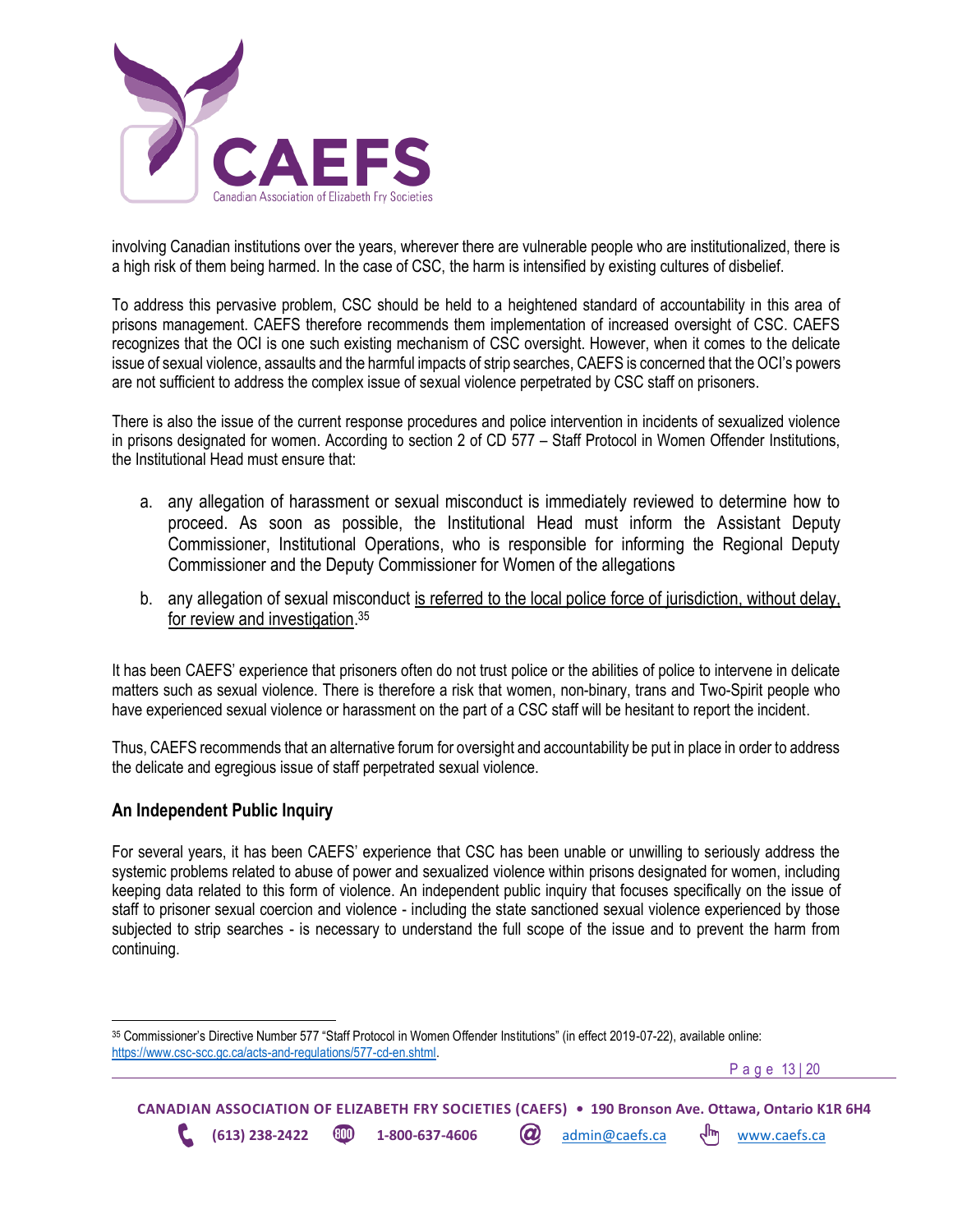

Given the number of assaults that have occurred in prisons designated for women across the country, as well as the likelihood that many more incidents of sexualized violence, coercion and abuse have and continue to take place in the shadows, we see sexual assault against prisoners as a systemic issue of national importance that must be addressed.

Should an Independent Public Inquiry be launched, CAEFS would support an approach that focuses less on recommendations, but rather one that would plot a course to change the ways the current system in federal prisons designated for women fails to address and mitigate the prevalence of sexual violence, coercion and abuse.

### <span id="page-13-0"></span>**Access to External Resources and Support**

Experiences of sexual violence have lasting emotional and psychological impacts on women, non-binary, trans, and Two-Spirit people in prison. Given what is already known about the prevalence of sexual violence and sexual coercion in prisons – and how grossly underreported these incidents are - it is crucial that a survivor of violence have access to appropriate services to heal from lasting trauma. Research also suggests that where trauma-informed practices are implemented, prisons have seen a substantial decrease in institutional violence and mental-health related incidents such as suicide attempts.<sup>36</sup>Although CSC offers access to mental health nurses, psychiatrists, counselling, and support from Elders and Chaplains, CAEFS has found that these services are often inadequate.

CAEFS is also concerned about the limitations and complexities associated with the 'dual loyalty' of health care professionals who are required to show deference to both the rules governing their profession, as well as those of their employer (CSC), which can at times pose competing and conflicting priorities. This issue of 'dual loyalty' was examined in a 2018 publication by Prisoners' Legal Services (PLS) entitled "Proposed guidelines for medical professionals working in CSC: Compliance with the *Mandela Rules*".<sup>37</sup> In this report, PLS stresses that ""medical staff cannot perform tasks with "complete loyalty" to their prisoner patients while they are employed or contracted by CSC."<sup>38</sup> It can thus become difficult or impossible for health care professionals employed by CSC to resist undue influence or submitting to the pressures to follow CSC directions and policies. This in turn risks impacting the quality of care they can provided, in situations where CSC operations are prioritized over a patient's best interests.<sup>39</sup> For instance, the Canadian Medical Association's 2004 *Code of Ethics* is intended to empower medical professionals to "consider first the well-being of the patient."<sup>40</sup> And yet, in the prison context, there is a danger that health care professionals "accommodate their medical skills to the limitations imposed on them by adjust [ing] standards of practice to institutional constraints."<sup>41</sup>

<sup>37</sup> Prisoners' Legal Services, "Proposed guidelines for medical professionals working in CSC: Compliance with the Mandela Rules" (2018), available online:<https://prisonjustice.org/wp-content/uploads/2018/10/Proposed-guidelines-for-medical-professionals-working-in-CSC.pdf> [PLS Report, 2018].

<sup>41</sup> PLS Report, 2018, p 3, citing Jörg Pont, DM, Heino Stöver, PhD, & Hans Wolff, MD, MPH, "Resolving Ethical Conflicts in Practi ce and Research: Dual Loyalty in Prison Health Care" *American Journal of Public Health* (March 2012).

P a g e 14 | 20

<sup>36</sup> OCI Annual Report 2018-2019, p 120.

<sup>38</sup>PLS Report, 2018, p 4.

<sup>39</sup> PLS Report, 2018, p 2.

<sup>40</sup> Canadian Medical Association, 2004, *Code of Ethics, Fundamental Responsibilities*, para 1.

**CANADIAN ASSOCIATION OF ELIZABETH FRY SOCIETIES (CAEFS) • 190 Bronson Ave. Ottawa, Ontario K1R 6H4 (613) 238-2422 1-800-637-4606** *a***)** admin@caefs.ca  $\frac{1}{m}$  [www.caefs.ca](http://www.caefs.ca/)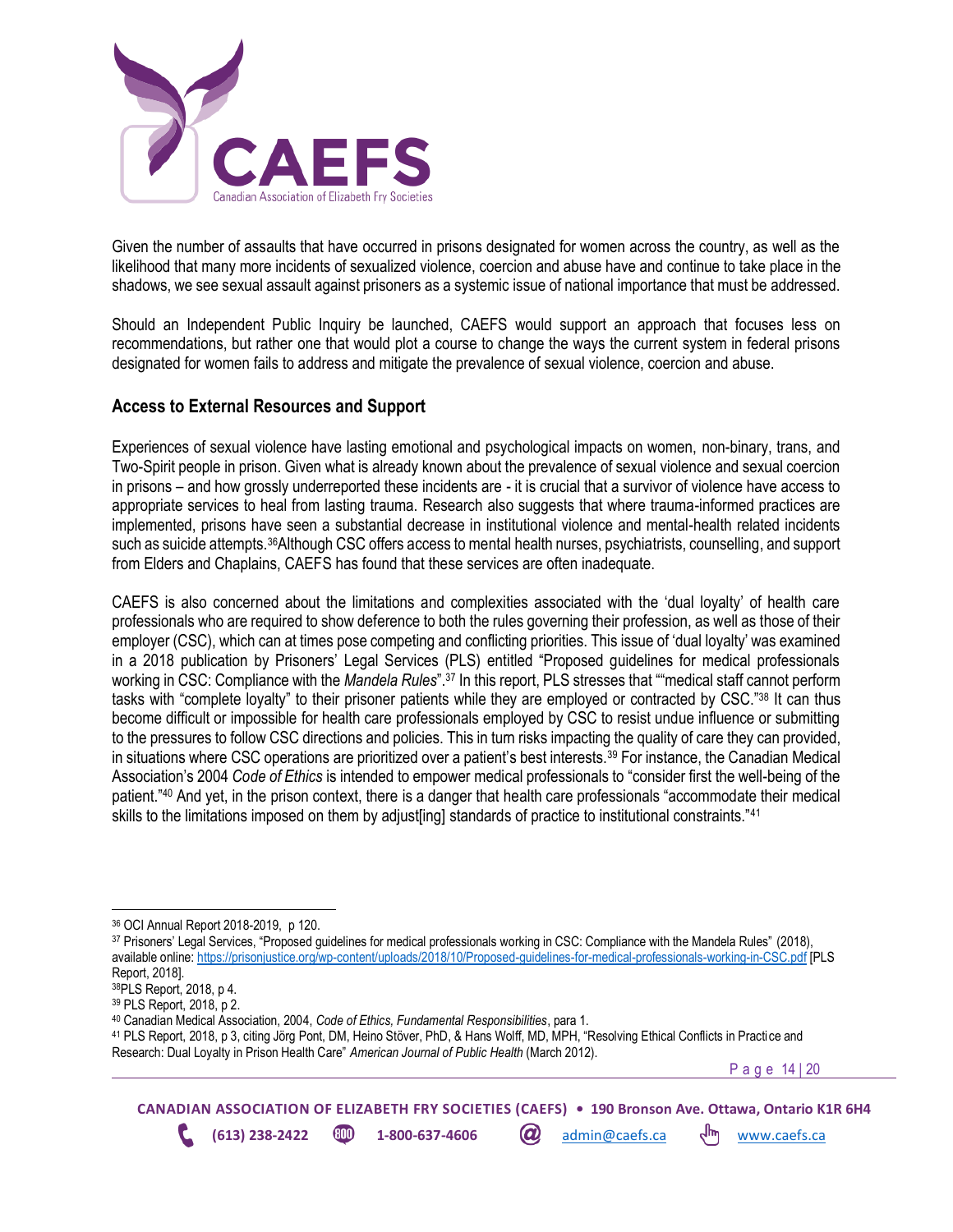

Many prisoners have also expressed to CAEFS and PLS that they do not trust health care providers employed by CSC,<sup>42</sup> and worry about confidentiality. It has been CAEFS' experience that someone who has experienced abuse will often struggle with the ability to trust others with their story or their healing. In prisons, this is compounded by the existing power dynamics between CSC staff and prisoners, as well as a negative CSC staff culture (i.e. bullying, harassment, lack of staff sensitivity to the specific needs of women, non-binary, trans and Two-Spirit people, failure to intervene in assaults, sexual misconduct etc.). Over and over, CAEFS has documented how this toxic prison environment amplifies distrust and hostility between prisoners and CSC staff.<sup>43</sup> This is particularly so in the case of survivors who have experienced sexualized violence at the hands of a CSC staff, where prisoners face the risk of not being believed by institutional management or fear being further targeted, ridiculed or punished for reporting an incident. As a result, many survivors do not speak of incidents of sexual violence, nor are they reported.

CAEFS sees an important gap in adequate mental health service provision when the only health professionals or support people available to survivors of sexual violence are also employed by CSC, with existing obligations to their employer that may threaten the confidentiality of information divulged by the prisoner in confidence. The added pressure that comes with divulging an incident of violence committed by a CSC staff, to someone *hired by CSC,*  highlights the crucial need for survivors of trauma and abuse to be able to access counseling and treatment options that are independent and external to CSC.

Health care workers, counsellors, Elders, Chaplains and those tasked with providing physical and mental health supports to prisoners should exclusively act as caregivers who provide free, community-equivalent, and confidential care, independent of CSC and loyal only to the patients themselves. This is affirmed by Rule 25(2) of the Mandela Rules, which stipulates that "health-care services shall consist of an interdisciplinary team with sufficient qualified personnel acting in full clinical independence."<sup>44</sup> In light of the 'dual loyalty' conflict facing health professionals working in federal prisons, as well as the heightened sensitivity required when supporting a survivor of sexual violence, CAEFS echoes PLS' recommendations that "Canada partner with the provincial ministries of health to provide truly independent health services to federal prisoners."<sup>45</sup>

For Indigenous prisoners, these services must also be culturally relevant and independent of CSC. This is affirmed through Call to Action 36 from the Truth and Reconciliation Commission of Canada's Final 94 Calls to Action:

36. We call upon the federal, provincial, and territorial governments to work with Aboriginal communities to provide culturally relevant services to inmates on issues such as substance abuse, family and domestic violence, and overcoming the experience of having been sexually abused.<sup>46</sup>

<sup>46</sup> Truth and Reconciliation Commission, *Calls to Action,* Call to Action 36, online: [http://trc.ca/assets/pdf/Calls\\_to\\_Action\\_English2.pdf](http://trc.ca/assets/pdf/Calls_to_Action_English2.pdf)

P a g e 15 | 20

<sup>42</sup> PLS Report, 2018, p 2.

<sup>43</sup> CAEFS Annual Report 2019-2020, p 12, available online: [https://ac935091-bf76-4969-8249](https://ac935091-bf76-4969-8249-ae3a107fca23.filesusr.com/ugd/d2d30e_a4e5b3fcc4684de0910ed453fa77de3e.pdf) [ae3a107fca23.filesusr.com/ugd/d2d30e\\_a4e5b3fcc4684de0910ed453fa77de3e.pdf.](https://ac935091-bf76-4969-8249-ae3a107fca23.filesusr.com/ugd/d2d30e_a4e5b3fcc4684de0910ed453fa77de3e.pdf)

<sup>44</sup> UN General Assembly, *United Nations Standard Minimum Rules for the Treatment of Prisoners (the Nelson Mandela Rules) : resolution / adopted by the General Assembly*, 8 January 2016, A/RES/70/175, rule 25(2).

<sup>45</sup> PLS Report, 2018, p 2.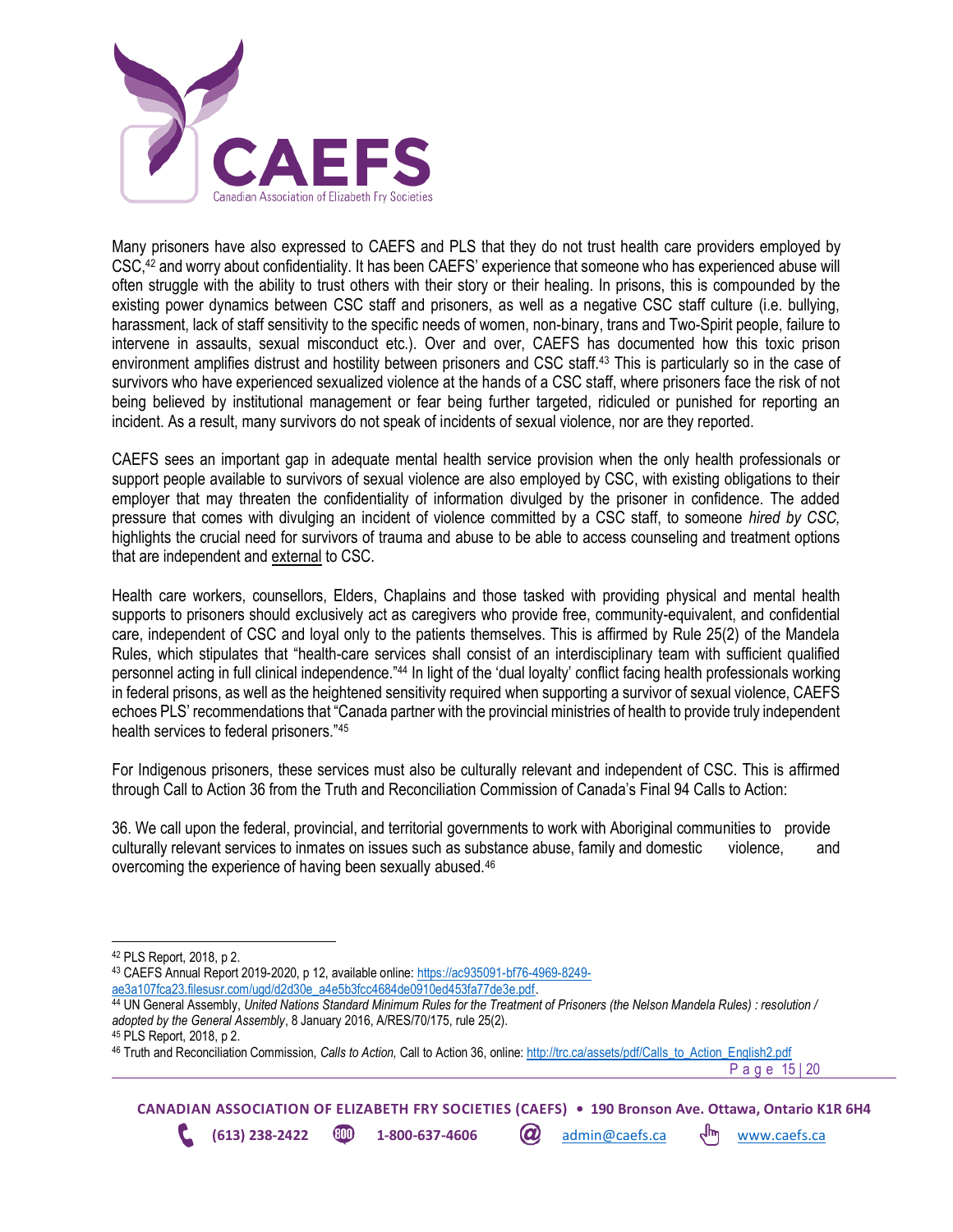

### <span id="page-15-0"></span>**Recommendations – A Summary**

The lack of protection measures and oversight of CSC, combined with the existing vulnerabilities and histories of trauma experienced by women, non-binary, trans and Two Spirit People in prison amplifies the egregiousness of the threat of sexual violence in federal prisons designated for women.

Based on our experience working with those most impacted by sexual violence and coercion, **CAEFS makes the following recommendations:** 

- **1. End the practice of strip searching in all federal prisons:** Given the harmful impacts of strip searches on prisoners, CAEFS recommends an end to the practice of strip searching. While an end to this practice should eventually be prescribed in legislation, policy reform can precede eventual legislative reform through directives from National Headquarters or the Minister of Public Safety instructing institutional heads to use alternative interventions.
- **2. Access to external counselling and treatment:** Given the lasting emotional and psychological impacts of sexual violence experiences, CAEFS recommends that incarcerated people be able to readily access free, community-equivalent, confidential counseling and treatment options for trauma and abuse that are independent and external to CSC.
- **3. Increase in oversight and accountability measure of and for CSC:** CAEFS recommends the implementation of increased oversight and accountability measure of and for CSC to ensure that incarcerate people in CSC's care are protected against future sexual violence. This would include implementing a system for documenting and recording incidents of sexual violence and coercion.
- **4. An Independent Public Inquiry:** An independent public inquiry that focuses specifically on the issue of staffto-prisoner sexual coercion, violence and abuse - including the state sanctioned sexual violence experienced by those subjected to strip searches - is necessary to understand the full scope of the issue and to prevent the harm from continuing.

<span id="page-15-1"></span>ANNEX

### <span id="page-15-2"></span>**CD 566-7, Annex D – Guidelines for Strip Searching Women**

CD 566-7, Annex D provides the following guidelines for strip searching women:

P a g e 16 | 20

**CANADIAN ASSOCIATION OF ELIZABETH FRY SOCIETIES (CAEFS) • 190 Bronson Ave. Ottawa, Ontario K1R 6H4 (613) 238-2422 1-800-637-4606** admin@caefs.ca [www.caefs.ca](http://www.caefs.ca/)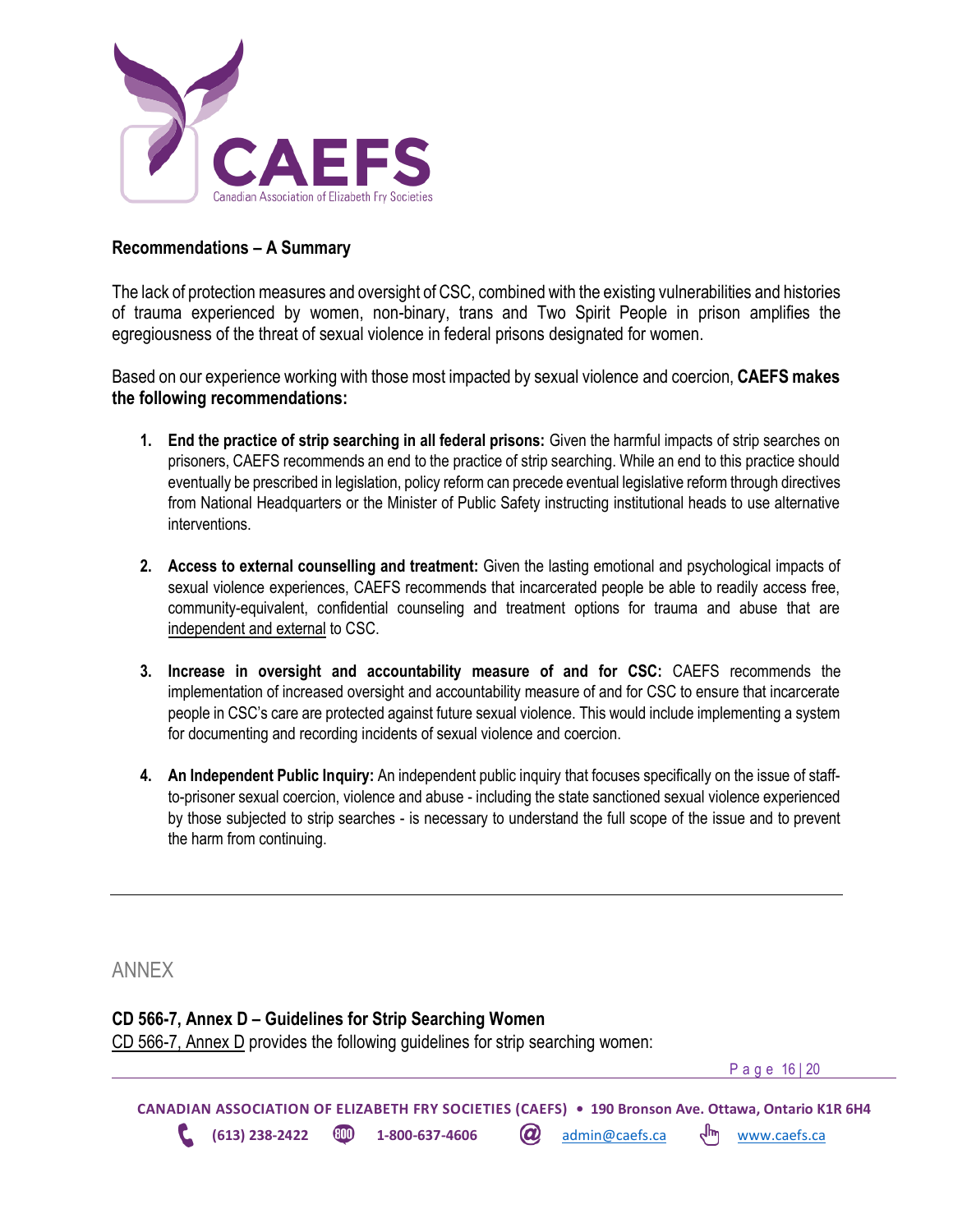

"In the case of routine strip searches, the visual inspection of the **naked body** of the compliant woman inmate will normally be conducted in a **two-step process.**

In the first step, the woman inmate being searched will be asked to remove all clothing that covers the upper torso, and a visual inspection of the body will occur. Once this area is searched, a shirt/top (either her own or institutional issue) will be provided to her to put on. In the second step, the woman inmate will then be asked to remove all clothing that covers the lower half of her body. Once this area has been visually inspected, she will be given clothing to cover her lower body (her own or institutional issue).

Although the visual inspection of the naked body is being completed in two steps, it is in keeping with the legislation that governs this practice. Specifically, **section 46** of the CCRA **requires a visual inspection of the naked body** in the **prescribed manner**.

The prescribed manner is outlined in **section 45** of the Regulations whereby a visual inspection of the person by a staff member, in the course of which inspection the person being searched will undress completely in front of the staff. There is no requirement to be completely undressed all at once during the strip search as long as the woman has in fact been undressed completely during the process.

In the case of a woman being provided with a security garment, clothing will not be returned after each step given the potential risk for self-injury. The security garment should be provided immediately following the strip search.

In all cases of strip searches, the woman being searched may be required to open her mouth, display the soles of her feet, run her fingers through her hair, present open hands and arms, bend over or otherwise enable the staff member to perform the visual inspection.

A privacy barrier must normally be employed when conducting a strip search.

Strip search of women inmates must be conducted in accordance with CD 577 ' Staff Protocol in Women Offender Institutions.

### <span id="page-16-0"></span>**CD 566-7, Annex F – Guidelines for Strip Searching Trans People**

CD 566-7, Annex F provides the following guidelines for searching trans people:<sup>47</sup>

P a g e 17 | 20

**CANADIAN ASSOCIATION OF ELIZABETH FRY SOCIETIES (CAEFS) • 190 Bronson Ave. Ottawa, Ontario K1R 6H4 (613) 238-2422 1-800-637-4606** admin@caefs.ca [www.caefs.ca](http://www.caefs.ca/)

<sup>&</sup>lt;sup>47</sup> Commissioner's Directive Number 566-7 "Searching of Offenders" (in effect 2015-07-02), available online: https://www.csc-scc.gc.ca/acts-andregulations/566-7-cd-eng.shtml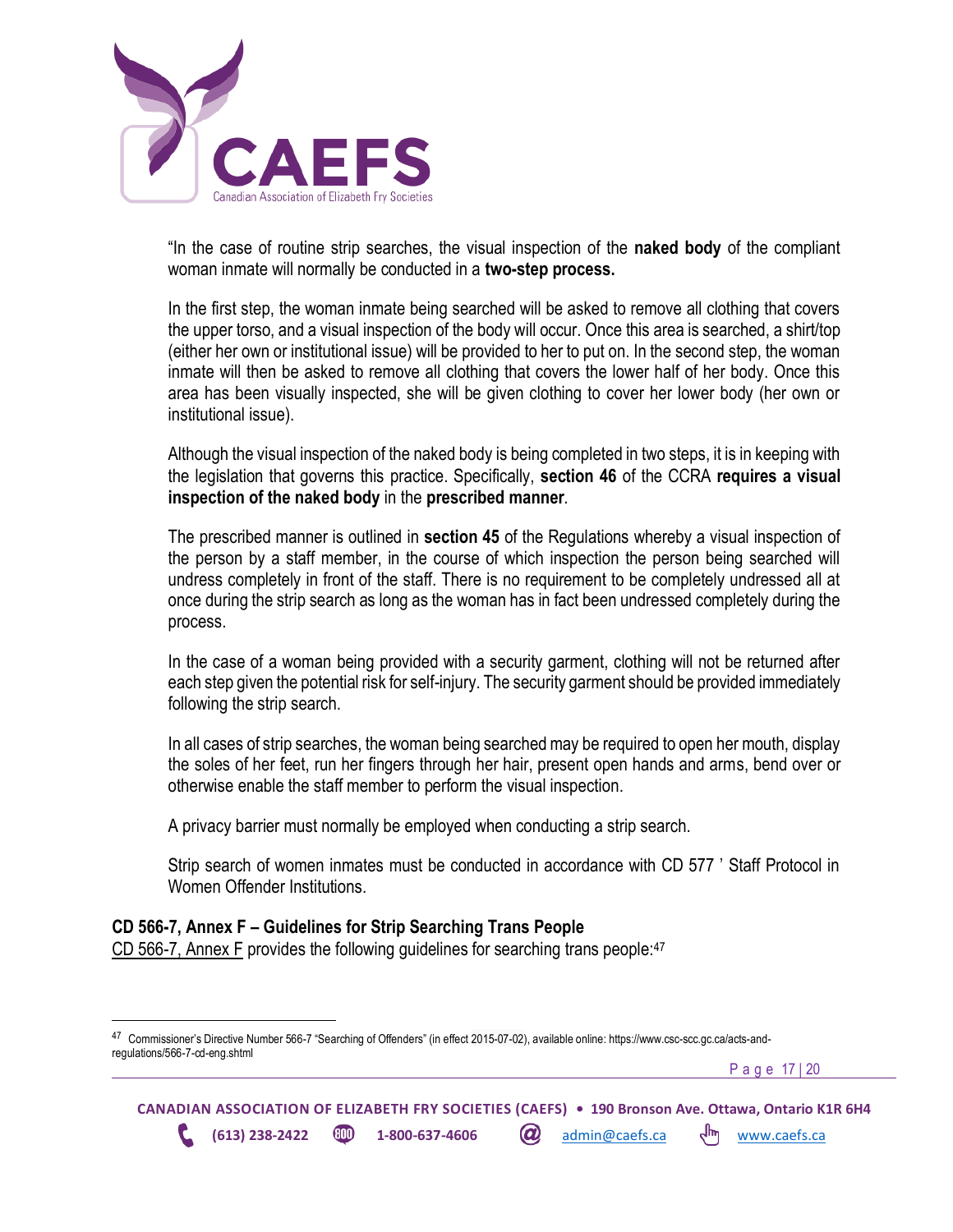

This annex will assist institutions in developing protocols for the searching of transgender inmates. A sample protocol is included for reference.

Searches will be conducted in a manner consistent with the CCRA. The procedures of this CD also consider the privacy and dignity of the individual being searched.

Given the above, where an offender has been diagnosed with gender identity disorder in accordance with **CD 800 - Health Services**, the searching of transgender inmates, especially strip searching, will take into consideration the mixed gender physiology of those individuals.

To respect the dignity of the inmate, individualized protocols for searching will be put in place through consultation with the inmate.

*Sample Protocol*

### **Searching Protocol of Transgender Inmates**

Note: The direction offered below is specific to pat-downs and security searches individualized for one male to female transsexual inmate residing in a men's institution.

Inmate X has been spoken to regarding being searched (e.g. pat-downs, strip searches). Inmate X has indicated he is aware of his options and wants to have the pat-down search completed as it would be on any other inmate in the institution. With regard to a strip search, again Inmate X has indicated he is aware of his options but wants the strip search completed as soon as possible as normally done in the institution.

With the above consultation and understanding in place, male or female officers completing a patdown search with respect to Inmate X will complete a thorough search by dealing with the bra as any other article of clothing. The bra line will be searched moving up from the bottom around the bra line to the top and down the middle between the breasts. Have Inmate X pull the bra away from the body so any contraband will fall out.

With respect to a strip search, male officers will ask Inmate X if he accepts that the search be completed by male officers. If so, the male officers will complete the search. If Inmate X has concerns, then a pat-down search will occur followed by male officers completing the search of the lower body leaving the top clothed, allowing the inmate to dress. The inmate will be fully observed at all times during the turnover to female officers. The female officers will then complete the search of the upper body leaving the lower body clothed.

P a g e 18 | 20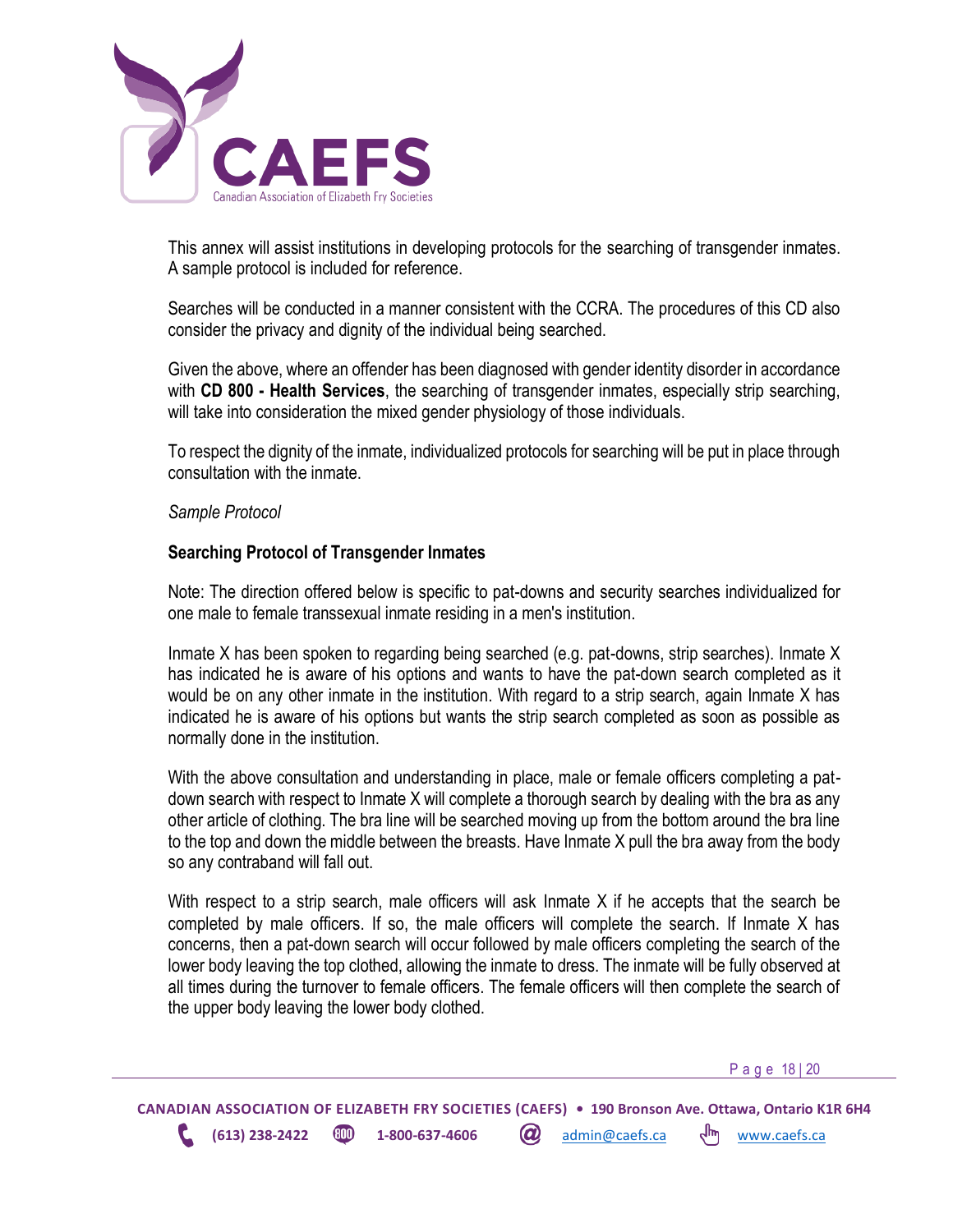

### <span id="page-18-0"></span>**United Nations Standard Minimum Rules for the Treatment of Prisoners (the Nelson Mandela Rules) – A/RES/70/175:**

- **Rule 50:** "... Searches shall be conducted in a manner that is respectful of the inherent human dignity and privacy of the individual being searched, as well as the principles of proportionality, legality and necessity."
- **Rule 51:** Searches shall not be used to harass, intimidate or unnecessarily intrude upon a prisoner's privacy. For the purpose of accountability, the prison administration shall keep appropriate records of searches, in particular strip and body cavity searches and searches of cells, as well as the reasons for the searches, the identities of those who conducted them and any results of the searches.
- **Rule 52 (1):** Intrusive searches, including strip and body cavity searches, **should be undertaken only if absolutely necessary**. Prison administrations shall be encouraged to develop and use appropriate alternatives to intrusive searches. Intrusive searches shall be conducted in private and by trained staff of the same sex as the prisoner.

### <span id="page-18-1"></span>**United Nations Rules for the Treatment of Women Prisoners and Non-Custodial Measures for Women Offenders (the Bangkok Rules) – A/C.3/65/L.5:**

- **Rule 20:** Alternative screening methods, such as scans, shall be developed to replace strip searches and invasive body searches, in order to avoid the harmful psychological and possible physical impact of invasive body searches
- P a g e 19 | 20 • **Rule 19:** Article 17 of the International Covenant on Civil and Political Rights guarantees all persons' right to privacy. The Human Rights Committee, in its General Comment 16 on Article 17 stated that "[s]o far as personal and body search is concerned, effective measures should ensure that such searches are carried out in a manner consistent with the dignity of the person who is being searched. Persons being subjected to body search by State officials, or medical personnel acting at the request of the State, should only be examined by persons of the same sex" (see HRI/GEN/1/Rev.3, part I). This rule underlines that, in accordance with the Human Rights Committee, General Comment referred to above, male members of staff should never be involved in the personal searches of women prisoners including pat down and frisk searches. All searches of women should be carried out by women. The searches referred to in this rule, which should be carried out by women staff include visual strip searches, but different rules apply to invasive or body cavity searches in the case of both male and women prisoners, as explained below. A strip search refers to the removal or rearrangement of some or all of the clothing of a person so as to permit a visual inspection of a person's private areas, namely genitals, buttocks, breasts or undergarments. This definition distinguishes strip searches from more intrusive body cavity searches, which involve a physical inspection of the detainee's genital or anal regions. Where permitted at all, internal (body cavity) searches and strip searches should only be carried out if absolutely and legally necessary, and never on a routine basis. No prisoner – regardless of gender – should be humiliated or be required to strip completely during a search. Such searches can be carried out by exposing parts of the body only in turn to protect, to the extent possible, the dignity of the individual being searched. **Special sensitivity should be demonstrated in the case of women, however, because they are likely to feel the humiliation of undergoing intimate searches particularly. The experience may be extremely distressing and traumatising if they have been victims of sexual abuse**